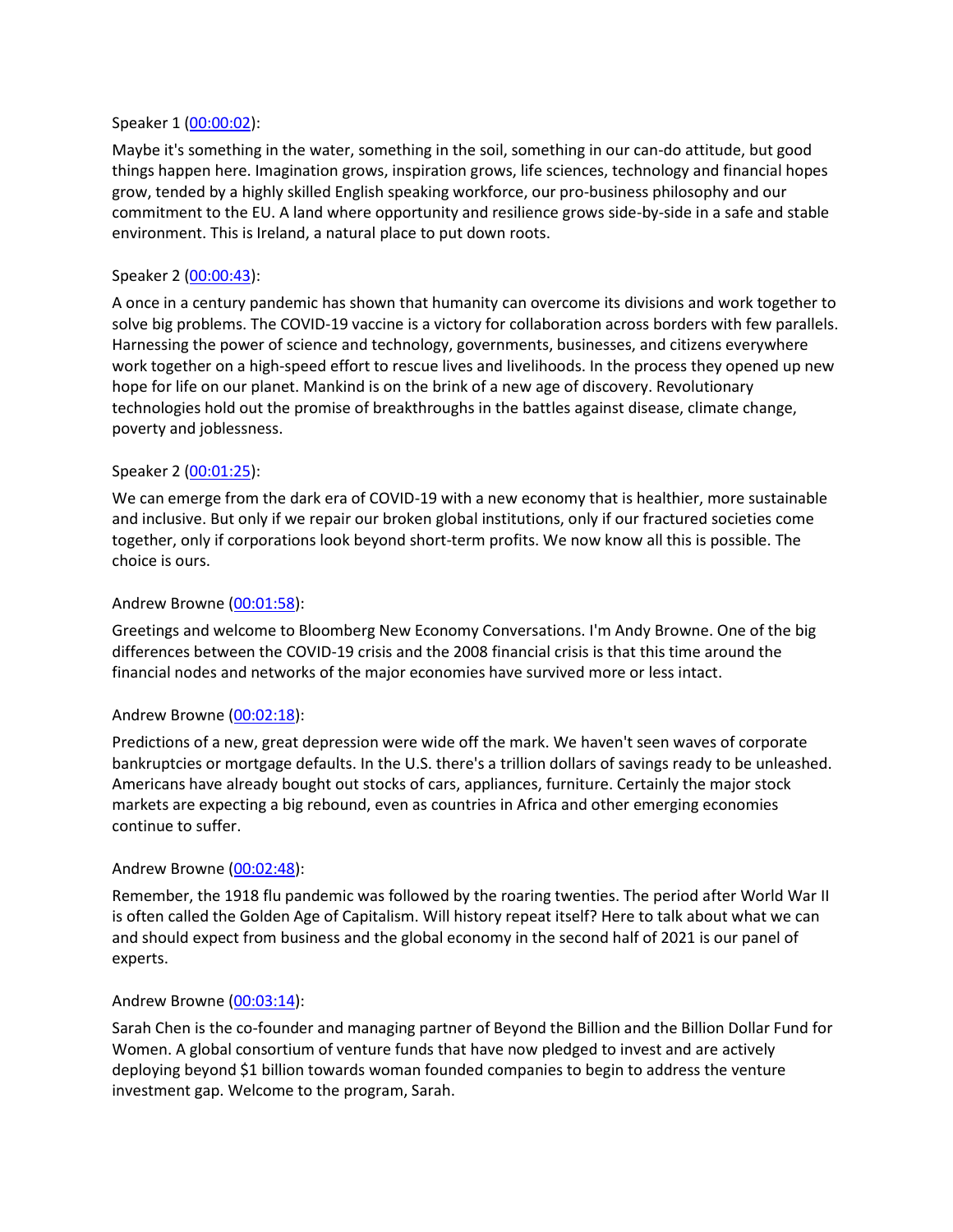### Sarah Chen [\(00:03:41\)](https://www.rev.com/transcript-editor/Edit?token=58URGIjf0upCVIJS6Ynek7WbqhMbTHzU8niBiMozwkHJk8b9EnzcsmPqvNhEfIndAmaHi1i2es2T0KT9TZxCF350yaY&loadFrom=DocumentDeeplink&ts=221.34):

Thanks, Andy. A pleasure to be here and excited to be speaking about what's so important in our big bounce back following this pandemic.

## Andrew Browne [\(00:03:49\)](https://www.rev.com/transcript-editor/Edit?token=LplSuYS8apHJHkth4pWhtylA6C3TKuXOume-JxKuYesS9bfkVlszEwsicWaeRHtBxl1AK-J7VNXzlIsz-jtq4JfNYTc&loadFrom=DocumentDeeplink&ts=229.21):

Brian Elliot is the VP of Future Forum, a consortium launched by Slack to help companies re-imagine work in the new digital first world. Future Forum combines original research, case studies, and playbooks with executive forums where leading voices share insights and debate solutions. Thank you for joining us, Brian.

Brian Elliot [\(00:04:13\)](https://www.rev.com/transcript-editor/Edit?token=_zy9QkUV9CK1JTzjJl9O8QKftI9WgZSrjbt73_41iU-pbGNnSxomZwkBrswSvFv5xqXR6mNEFuJbGnOw-S9Qp3IB4Cg&loadFrom=DocumentDeeplink&ts=253.87):

Thanks. Great to be here with you, Andy. Appreciate it.

Andrew Browne [\(00:04:17\)](https://www.rev.com/transcript-editor/Edit?token=cNVdKkz3KTGxgHWLbqucsDOpMvKMTdMVuxEgCmei9YhYhtSbOp3gIHUyTDnDhHVkWCJ4BNRYIhh_nguHB-jIdEAvB5A&loadFrom=DocumentDeeplink&ts=257.83):

Dr. Fred Hu is the Founder and Chairman of Primavera Capital Group. He's also an independent nonexecutive director for Ant Group, Industrial and Commercial Bank of China Limited, UBS Group AG, Yum China Holdings, Inc., and Hong Kong Exchanges and Clearing Limited. Thanks very much for being here today, Fred.

Fred Hu [\(00:04:43\)](https://www.rev.com/transcript-editor/Edit?token=VVq7SR-ubbo7uc_UH-MqCJW2Y6_ixbJjyZl859jwYRg2Opthfh4bBBkx_cze0F20eFfnMbwD_0h-gTfHgzgS2pWjVS0&loadFrom=DocumentDeeplink&ts=283.58):

Thank you, Andy. Glad to be here.

Andrew Browne [\(00:04:46\)](https://www.rev.com/transcript-editor/Edit?token=_P8vx0GAbvsZNkuHP7FQ7FQzjCMLfS90J18YZieFOK6prX1KLc297StiBTzXlK86enKq63SiixDUVobFGVov59ndCs0&loadFrom=DocumentDeeplink&ts=286.33):

Leigh Radford is the Senior Vice President and General Manager of P&G Ventures, an internal Procter and Gamble studio partnering with startups, entrepreneurs, and inventors to build brands and businesses within the consumer packaged goods space. Welcome to the program, Leigh.

Leigh Radford [\(00:05:05\)](https://www.rev.com/transcript-editor/Edit?token=BdUg_jNqklQQBtOILB5UQhSEjGSFVCj_49WjPY7u_TAd1yBWxWyZL1e-tCI2vWQhajEHeoXKVFhY0C76HzfJbGXbXoM&loadFrom=DocumentDeeplink&ts=305.63):

Hi, Andy. Great to be here.

# Andrew Browne [\(00:05:08\)](https://www.rev.com/transcript-editor/Edit?token=mCu-pjqdb96sxTT0Hixye9x-RMMDoLuleRRaq1lhrIlSFXlrURVW19Dw_pGmhMGXqrX6vtYwI5fSIcIhPrpcEt9CmbE&loadFrom=DocumentDeeplink&ts=308.53):

I'm joining you today from New York and I'd like to welcome our global community of Bloomberg New Economy delegates, along with all of our viewers tuning in on social media and via the Bloomberg Terminal. There will be opportunities throughout this conversation for real-time input from you, our audience.

### Andrew Browne [\(00:05:24\)](https://www.rev.com/transcript-editor/Edit?token=l25gUew-KpYpNMoyHi8Zs5h-5oYII_ZpHWK7cpt36ILc9cybCyo0fxqPDAGXblM0nFBIbF08afq6nERACFLqQ8IMnl0&loadFrom=DocumentDeeplink&ts=324.29):

I encourage you to submit questions in the text box, which is in the bottom right of your screen. And I'll invite you to answer our live polling questions in the box at the top right of your screen. If at any point you encounter technical difficulties, a simple refresh of your browser should help get things back on track.

Andrew Browne [\(00:05:44\)](https://www.rev.com/transcript-editor/Edit?token=r92dEnu7jd4q6-2Q60aYU6zHuNFvpYDcIzySmgvlo3ZwVwO3hHoTW6tEBHb7kR4FN7P0MEdw96HHnJVesxNjOINREXI&loadFrom=DocumentDeeplink&ts=344.36):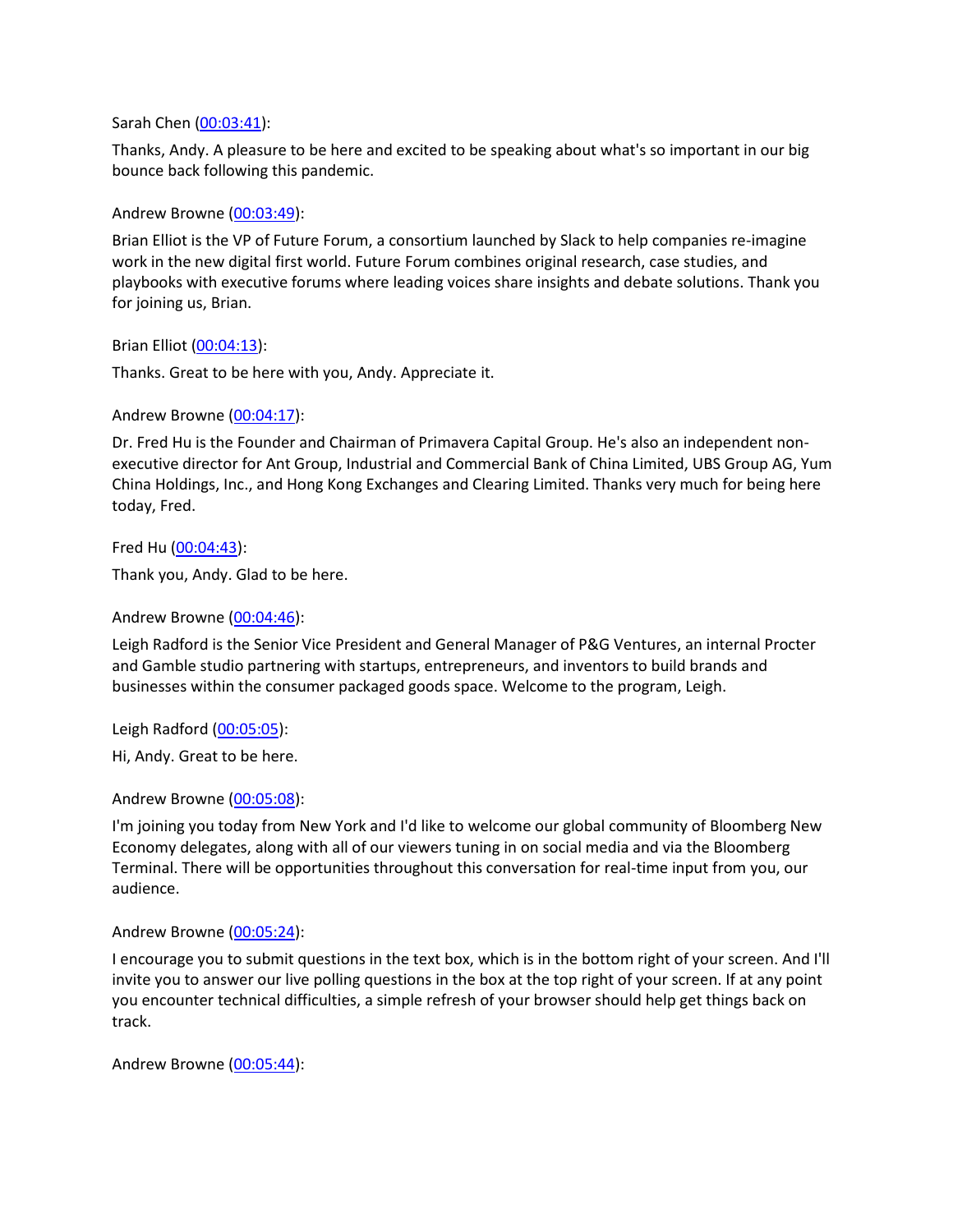I want to kick off the conversation with an audience poll to see what our viewers think about whether or not we'll see a big bounce back in the second half of the year.

## Andrew Browne [\(00:05:56\)](https://www.rev.com/transcript-editor/Edit?token=eTky0U0zmPsHmirw070B03eu0OTT1VfrQ2PW4YrbFkkaaNFgunkjBUz-duva0ueOQxw0QlWfPM8vvdZYx_zmXdsq5_0&loadFrom=DocumentDeeplink&ts=356.84):

The question for the audience is this. What does the post-pandemic recovery look like? (a) A V-shaped rebound leads to a new era of innovation fueled prosperity. The second answer, virus mutations and slow vaccine rollout delay recovery. Government stimulus fuels inflationary ending surge.

## Andrew Browne [\(00:06:22\)](https://www.rev.com/transcript-editor/Edit?token=Mxuc5DFu4ZvHFbXsZYUwlm-tYwOZpE7TA7heLGRj0wPrrbg1G7dyxbwBSuKMz9g_n779_4spAkXMhl9RrRz_K9QaqUU&loadFrom=DocumentDeeplink&ts=382.26):

While we wait for the audience to submit their answers to the poll, let's turn to our panel to see what they think. Are you expecting a post-COVID boom based on what you're seeing in your own businesses? If so, what do you think it will look like? V-shaped, U-shaped, K-shaped? Up for those who are already doing well and for the poorer parts of society, more pain? Sarah, let's start with you.

## Sarah Chen [\(00:06:51\)](https://www.rev.com/transcript-editor/Edit?token=cvQuLxxQcwUblQW2F7iio_w5HVsgfuEQAXsG3MkKRO_vSEHpk2QEzeLEX-YQJHYV0jv9LX_wZCWbp4D0acI5Wi_kRns&loadFrom=DocumentDeeplink&ts=411.76):

Yeah, sure. Thanks, Andy. My perspective is that this will be a K- shaped recovery. I think we're already seeing that. There's really a divide between industries that are doing well. So those that are really pivoting at this time and really milking the opportunity of the tech boom. We're seeing a lot of growth in industries that we knew were going to grow anyway already, but really has accelerated the growth in things like healthcare, tele health. There's a heightened focus in a lot of the deliveries of these services to us as consumers.

## Sarah Chen [\(00:07:22\)](https://www.rev.com/transcript-editor/Edit?token=Ok64G-jVWIkq9nbifVVvU93Qu0RCSu7mBAWXDRo7mvvQgrCXdTEswDhkc-dLn4PHVlji2BhwbaxLirGFn6W6T5z_ctg&loadFrom=DocumentDeeplink&ts=442.16):

I think you spoke a little bit earlier about just the consumer boom. But at the same time we're going to see industries that will just continue to suffer. Those that are dependent on the in-person interactions, while of course, there is the end of the line in terms of the vaccines' rollout.

# Sarah Chen [\(00:07:38\)](https://www.rev.com/transcript-editor/Edit?token=iJURGIt0lDvx8yshnqB9yjxkHHBcVTgoJ9nRLhdbt8qeRbb_FzZvYa4xv7hxv9GuZk3JNpsukce-WyI0AEai3wh4jTc&loadFrom=DocumentDeeplink&ts=458.49):

There's still a lot of uncertainty. And I think there will be a huge shift in terms of how businesses will continue to innovate. And I think it's incumbent upon us to rethink some of the ways we're growing our businesses, particularly for us in venture capital. The headlines are that venture capitals are booming, startups are thriving, but they need that.

### Sarah Chen [\(00:07:57\)](https://www.rev.com/transcript-editor/Edit?token=ZqT3HajwkuFQrEJBLM_p-KszbpSvj10xG4ZM9A28rRylzBfJchlDQF1xjA_En-3_cbFyL2aNYKiJCj8q7d4uJrmQJ94&loadFrom=DocumentDeeplink&ts=477.8):

Unfortunately in the space that I'm focused on, which is female founders, there are losers in this game. Which is if we don't focus our energies and efforts enough, the decline of funding into female founders will be something for us to worry about. Because at the end of the day it's about a lot of reapps in current investments. And we're seeing the growth and trajectory for those already invested into businesses in the later stages. But we can't forget about the potential opportunities of not investing into female founders.

### Sarah Chen [\(00:08:29\)](https://www.rev.com/transcript-editor/Edit?token=3NPxJc-0rEHsywPRl212vcJdro7Tt4eZSq1KXhHT0MEQYkgzPyBdXPjJLrpGi-zXKyUivk3W-ISBPlOSL-mAyMSclq8&loadFrom=DocumentDeeplink&ts=509.66):

And I think it's going to be a matter of time that we see what happens. But I'm positive that with what we've seen in the last year, just global venture capital exceeding expectations as a whole, surpassing the .com era, I think it's going to be interesting for us to see what will emerge from this time, Andy.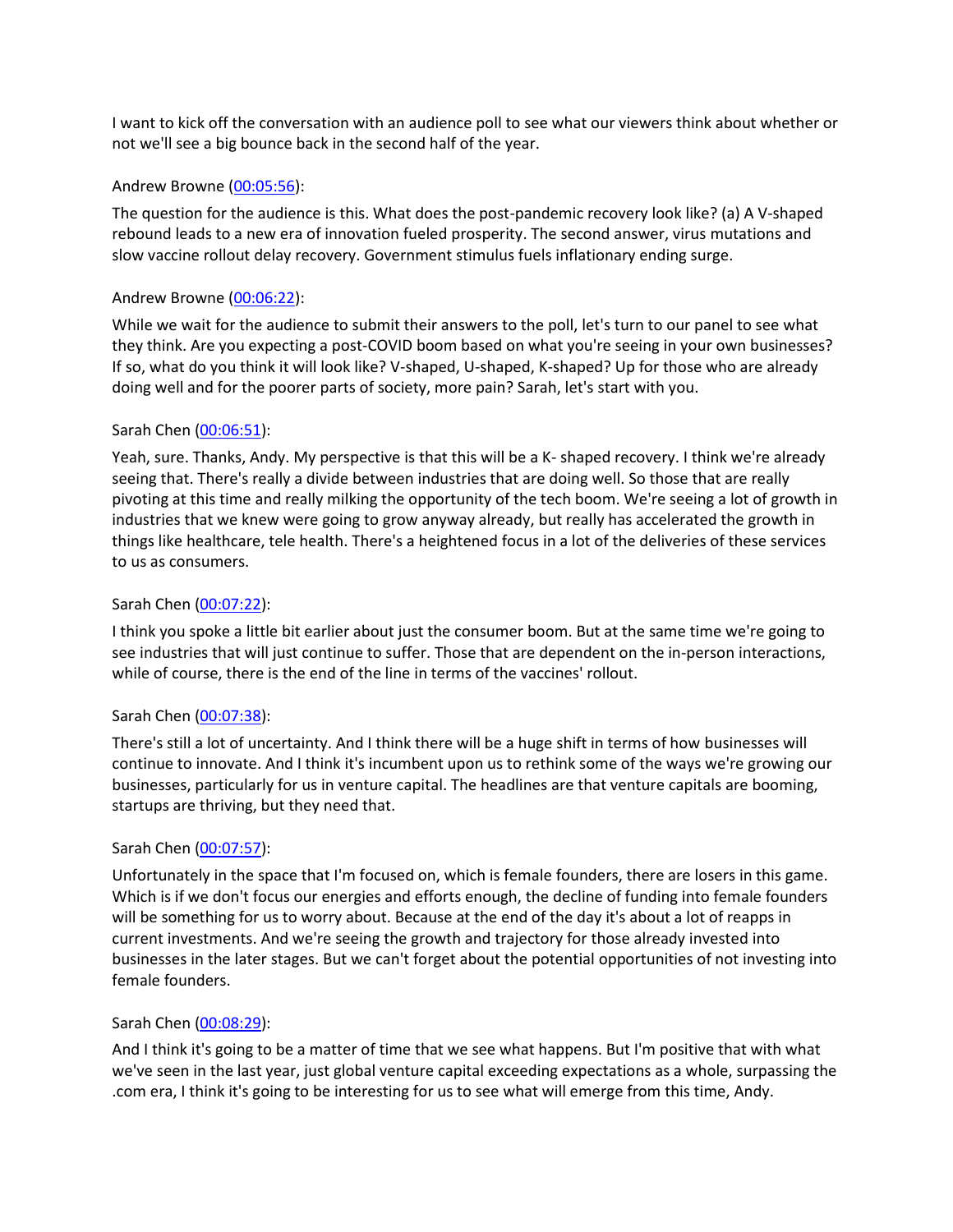### Andrew Browne [\(00:08:52\)](https://www.rev.com/transcript-editor/Edit?token=OOOyxbFo8mi1iO4A1WfINmTnpwJK2qfnn1xd-FrVjrzGkfVjDwIlVjGoQTnW3jrtDoYnpbOTK73OwC1SPlmc8mjuiAE&loadFrom=DocumentDeeplink&ts=532.63):

Thanks, Sarah. Fred, you're one of the most experienced investors in Asia. You lived and worked through the Asian financial crisis in 1997, through SARS in 2004, through the great financial crisis in 2008. How does this crisis compare and contrast with those earlier crises? And from what you've experienced, what do you think we can expect the recovery to look like this time around?

## Fred Hu [\(00:09:20\)](https://www.rev.com/transcript-editor/Edit?token=tM3CUsAAfbXv_JZMGKgvvXv5-AsryskB3CPWjjZ2hg6Oj29xf0QUQ2TnMtLG2IEkJzrQvtFtLODDiuj6Wehzxsr4pKU&loadFrom=DocumentDeeplink&ts=560.95):

Well Andy, each, of course, is different. Although this pandemic triggered a global recession has some parallel to the 2003 SARS outbreak in that it [inaudible 00:09:37] electric shock. So pandemic decimated the world economy and caused the recession. But since then I do see a pretty stunning recovery.

## Fred Hu [\(00:09:48\)](https://www.rev.com/transcript-editor/Edit?token=WSH632_g_hlSr9QTPCIAR4hWHEOK258nbsNbQdM-gKwe1SHi0vOdOeFwVHOB-ymT_swTldB9-NcszwZmpYBKFYjFnYw&loadFrom=DocumentDeeplink&ts=588.06):

China, probably the most dramatic example, being first in, first out. Now pretty much here life has resumed a good deal of normalcy. The economy has reopened and starting to rebound. Global financial markets also a sharp rebound from the plunge back in March of last year. And the global central banks and the fiscal authorities have been doing overdrive in stimulating the economy.

## Fred Hu [\(00:10:24\)](https://www.rev.com/transcript-editor/Edit?token=o8kPEcwU1L3BB18HeMF5yxBmd_LonY4tSoiN3JE74CWVVZX-NPQi3RzgH4wh-jXKYWUCbod1oCXwLeyZLTsuWMp6tww&loadFrom=DocumentDeeplink&ts=624.62):

The last year the world economy contracted 3.5%. This year it's forecast to grow at 5.5%. So that's a stunning 9 percentage point change. I always hesitate to use the shape of the [inaudible 00:10:48] to describe the shape of the recovery, but the way it looks to me is pretty much like a reshape of the recovery.

### Andrew Browne [\(00:10:56\)](https://www.rev.com/transcript-editor/Edit?token=lfLQGDbgxJE6JhTLDGbhGm8Ha36o4tbe4099m5oRrFeRvALl6P1r3vPdDhJDi3rtMBM3CUcyAZkfwGRJ_yib0BGjcro&loadFrom=DocumentDeeplink&ts=656.18):

Brian, your predictions?

# Brian Elliot [\(00:10:58\)](https://www.rev.com/transcript-editor/Edit?token=d5A4AG_OWr8EAAR1WRaQbCy7NSXUpcnnest18a5rGYbYnyaPNPnnowGJMpek-HqgiCw4eFqva_LRVL8rQJpdRhzsaHU&loadFrom=DocumentDeeplink&ts=658.67):

From an overall perspective, especially in the States and Europe, a little bit more K-shaped. But if you look at especially companies that employ knowledge workers, if you think about technology companies, definitely we're already experiencing a V and an upturn. There's just a disproportionate impact on some people in the course of the past year in terms of what's worked and what's not.

### Brian Elliot [\(00:11:18\)](https://www.rev.com/transcript-editor/Edit?token=MI-j7ZdtwDBZUVrR_qynRNig6qaiTZiHnr0E1gBRcywT6TAuNj_5ydFmEwIXaUmZQjtsk77etj1a19hK5VkoIvKBelo&loadFrom=DocumentDeeplink&ts=678.63):

So what we think is going to happen going forward is companies will continue to think about all that they've learned in the past year, employ people in a much more distributed fashion. And what that's going to mean is you're going to actually have an economic recovery that's actually a little bit more spread, not quite as centralized as it has been typically.

### Brian Elliot [\(00:11:35\)](https://www.rev.com/transcript-editor/Edit?token=O66s-DBDAgKo1HV8PwW12WfSZRKh8HOJOz1Ay6yL5C4levS7Sv18JsB9LNAI-G1-i-NUa2RtjRl2QKrZjPl5IiZeWOE&loadFrom=DocumentDeeplink&ts=695.34):

And what you're going to get out of that to some degree is also a consumer bounce back. There's just a tremendous amount in our survey work of pent-up demand from people to get together socially, to have more interactions with one another, even in a work setting, that I think is going to lead to a bit of a resurgence from a consumer spend perspective around things like services.

Brian Elliot [\(00:11:55\)](https://www.rev.com/transcript-editor/Edit?token=Bv6R7it0BZIBzh7e6wIFccjzlj6pq_9U3Fy6PxyXr7fPcht02aJbD1pHNet6IhU9g8Hdu5YHYWjEtAVPKERYB6StmpI&loadFrom=DocumentDeeplink&ts=715.58):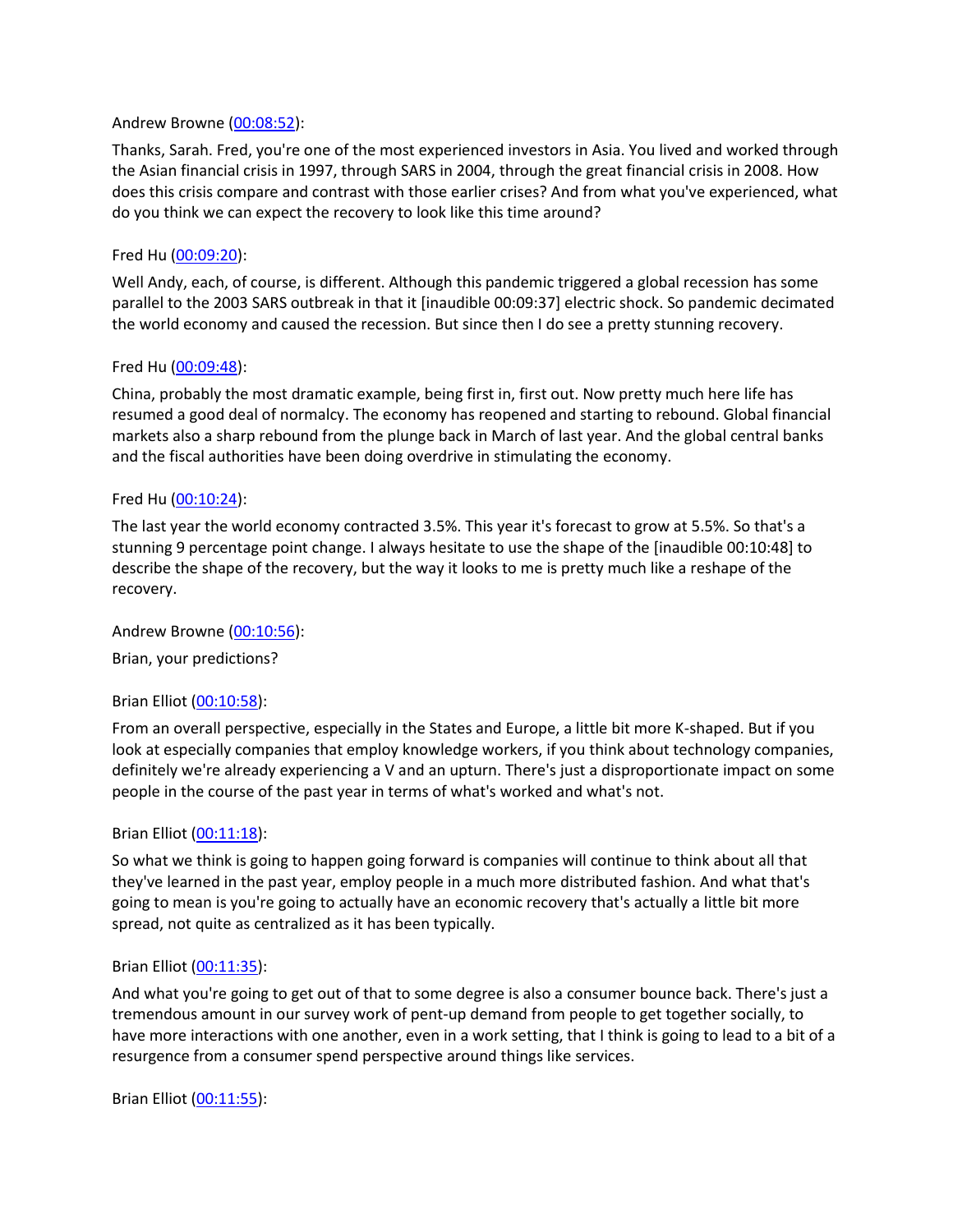From a business perspective, it's a tremendous opportunity to reset where and how you think about how you tap more broad, distributed global talent pools that I think is going to actually raise employment in a number of different places that'll be actually hugely beneficial.

# Andrew Browne [\(00:12:11\)](https://www.rev.com/transcript-editor/Edit?token=66U56vYGY0YkVXCCoXoEC8ftivbShTFBhI9nCgIkiRy_H3Zib7UHImVheMwIkmofvB9JeQG-k2aBMbHLMH1YWFX_1As&loadFrom=DocumentDeeplink&ts=731.9):

Leigh, I think it was Accenture that has declared the decade of the home, which I guess from the perspective of P&G is a super encouraging trend. How do you see this bounce back?

# Leigh Radford [\(00:12:27\)](https://www.rev.com/transcript-editor/Edit?token=d72JYsae7nPU_67lDyQ_bwF3l00i2Rfq8pLGgAYKSZPJLbYzhhsAsMwO7OD6bnOhiOvJhiiB-9OBGEe-hLtmhjqghGw&loadFrom=DocumentDeeplink&ts=747.14):

Yeah. We see it as encouraging as well. I think with post-pandemic habits will continue to change and there's room for innovation and superior products to meet those changes. But home will continue to stay at the center. More time at home and replacing alternatives that are out there, as well as they continue to get outside the home, home will still be very much at the forefront.

# Leigh Radford [\(00:12:50\)](https://www.rev.com/transcript-editor/Edit?token=9_pwbxGYGiuXMkCPn1DmhxYCwwRQXY9RZuUvVZjX2DQSoXfKu0G52mcFqsGl15Ai35uVsZF6foG-x0E5XXstWDrvCNU&loadFrom=DocumentDeeplink&ts=770.3):

It's interesting. 22% of consumers actually clean to relax. And that is just a new habit that we're starting to see. And 60% of consumers are seeing themselves as clean freaks. So there's new habits that are forming. But how they're cleaning, what they're cleaning with, and how they're consuming, and the type of products they use and the products they trust, will continue to grow.

# Andrew Browne [\(00:13:13\)](https://www.rev.com/transcript-editor/Edit?token=dDRAhD6G_D7362o1JlX9yZR8H35xP-rjn9lcDohMhdZSb78II_jIzMdbulKVj0KjErcTuLHa5ZjIoFjCLPVdI_hI-hs&loadFrom=DocumentDeeplink&ts=793.73):

It's interesting. It seems as though our audience isn't quite as optimistic as our speakers. 34% see a Vshaped rebound. 40% actually see a much slower recovery. And 26, a quarter, see it all ending in an inflationary surge. That's an interesting perspective and our audience is very global, from all over the world.

# Andrew Browne [\(00:13:42\)](https://www.rev.com/transcript-editor/Edit?token=vYutx5x4HkNmoA9MLwZUiXR9_gowj2PnUKKv8e_HHEdCTDCbD3qxw3mTx4yDletH54YTJh1IxEVgoGf-Pnapo_QdV7Q&loadFrom=DocumentDeeplink&ts=822.36):

A question for the panelists. To what extent will this recovery, do you think, be led by what some people call revenge shopping, revenge travel, revenge dining up? Essentially, people making up for the kind of spending that they would have done without the lockdowns. And how much of it will be the result of real changes in consumer behavior, different kinds of spending? Brian, do you want to kick off?

# Brian Elliot [\(00:14:12\)](https://www.rev.com/transcript-editor/Edit?token=i8BIeIBMpgOZan8YrpeGlqZYbU8p7JWtoGBY1Qhw2pMTOWJxOp3xN4-66vVb_2HmKiHFNNk7V4EKEgeWaJp8N_IGdC4&loadFrom=DocumentDeeplink&ts=852.97):

Sure. I'll take a shot at it. We see some of this on an ongoing basis on our own survey results around what people are looking for, and the ability to get people back together. The stress that we saw in some of our surveys back in Q4 that people were experiencing from even a work perspective, being locked up at home for the period of time that they were. And if you think about, especially in the States and in Europe, what happened over the course of the winter has been really hard and taxing on people.

# Brian Elliot [\(00:14:41\)](https://www.rev.com/transcript-editor/Edit?token=q7X8Hn0Hxp8AWTlcAzBZIK3o2CsUMGIqdiJqxP0I8_IaJvaO2ne1sC9MrfODh5zNdJBC0tRnH-z7Gnx8Ev408SvVR5o&loadFrom=DocumentDeeplink&ts=881.45):

So I you think there's a bunch of pent-up demand from a leisure travel and dining and getting out. I would love to see a theater show again, please, please. But that's a short-term boost from a consumer spending perspective.

Brian Elliot [\(00:14:58\)](https://www.rev.com/transcript-editor/Edit?token=rx9vd4RQX9ZJxtqhNAABPIjapZBDqgsUomtetgi4d3gsgu-0NVYbYJ-nl-Vt-ayh2G5357e85iXZ6eH_TKJjhryUfWY&loadFrom=DocumentDeeplink&ts=898.16):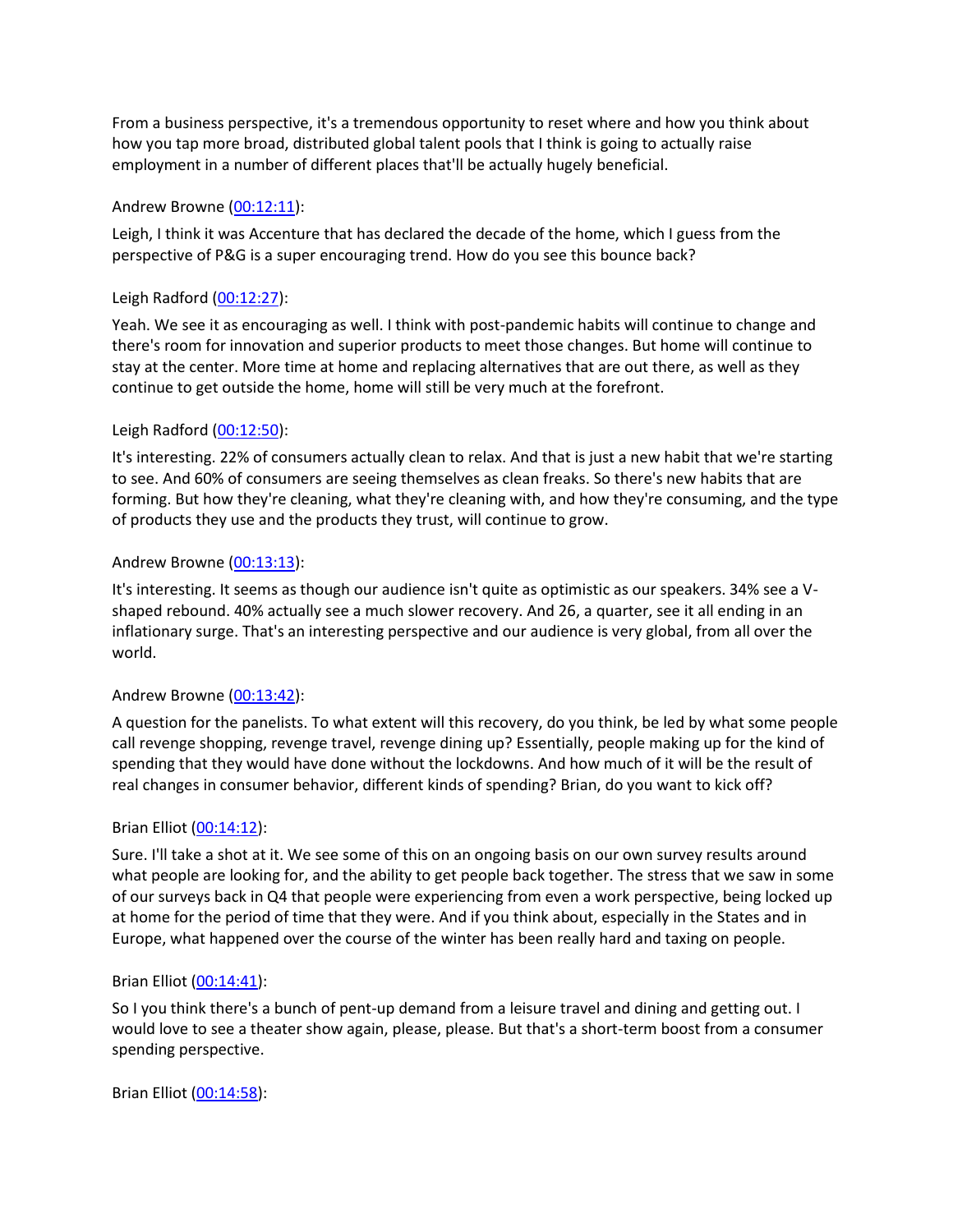What's actually going to fuel it more longterm is the ability for you to think about how you actually employ people more broadly. And what we're seeing is this ongoing change that companies are starting to make already and where and how they hire people. And if you can do that, then you can actually continue to support some degree of spending habits that aren't just about a short-term pop, but that are longer term lasting, because technology is enabling people to be more productive. And it's enabling companies to hire people in more geographically distributed areas, which can lead to long-term benefits as well.

# Andrew Browne [\(00:15:32\)](https://www.rev.com/transcript-editor/Edit?token=3pn2HHxxLWEwArBMxKnne7VqqT93Brbg8IQ_x4fnbt5FLfGMHRl6m1esKkWONhZjYH8A-O0xjhtPXkfhrhqBCphxaP8&loadFrom=DocumentDeeplink&ts=932.28):

Sarah, do you see a fundamental change in consumer behavior? What are you learning from all of the startups that you're in touch with all the time?

# Sarah Chen [\(00:15:44\)](https://www.rev.com/transcript-editor/Edit?token=0YXf-ha1XPHByO6-bF1ILdWkpNB9Ypap2YQYiTfFe4-nGMKAvAeoVu1bsj_3kshiskOEVaN323zkFLVzo3P62wUNPD4&loadFrom=DocumentDeeplink&ts=944.16):

Yeah. Thanks, Andy. I think it's interesting to see how startups have really been creative in this time. I think to Brian's point, first of all, technology has become an enabler for so many people to be more productive. So I think the habits there, which hopefully will sustain over time has changed even the need of thinking about going...

# PART 1 OF 4 ENDS [00:16:04]

# Sarah Chen [\(00:16:03\)](https://www.rev.com/transcript-editor/Edit?token=BkcRh9PkQYIfJF3QYHyotvmlWmvfnhSpsSX5ouq23BFdYhlewGHvOsosau3bFoeHu0ChA1Vkym_TZIU3dWi77T1GG5Q&loadFrom=DocumentDeeplink&ts=963.8):

... dean over time, has changed even the need of thinking about going into the office moving forward. Right? So first of all, remote work I think is a huge trend and that opens up a lot of opportunities, even for mothers. That's something that we're going to talk about it, I know, because one of the biggest trends is unfortunately, women are dropping out the workforce. 40% of US households with children are bread-winning moms, and that's a huge lost opportunity if we don't get them back into the workforce. But with technologies like Slack, a little bit of a plug for Brian, here. It opens up a lot of opportunities for those unable to go back and do the work in the same way to consider a different environment.

# Sarah Chen [\(00:16:40\)](https://www.rev.com/transcript-editor/Edit?token=COFIa9XNl1NWs4dGiN1659dKZxjXvxXym8m_7nqyuuoskSmqQ9ZnAyCc42KuEubXVV-jwcqrtDaNMoUwR9Pm5hSI-3c&loadFrom=DocumentDeeplink&ts=1000.01):

And from a consumer perspective, I think what's been interesting is just seeing how the different startups have looked into an omni-channel approach. This was already a trend pre-pandemic, where we were seeing a shift from the typical brick and mortar businesses, to shift it to online. Thinking about Shopify and what are the other channels that you're going to be able to reach a consumer, and I think that this is one that will stay. Subscription services. So back in the early rush of the pandemic, we were all struggling for toilet paper, psychological reason there, but what's emerged is a suite of services where startups have actually provided subscription services, including things like toilet paper for consumers, and the ease of just not going into a shop anymore. I think that is going to stay, and a lot of startups are benefiting from that. One of our female-founded unicorns last year that did really well was Everlywell, which had COVID-19 at-home test kits. So instead of putting yourself at risk, I think to Leigh's point about how I think as a whole, society's going to be a little bit more cautious, this I think will stay and it will be good news for the startups that are continuing to innovate, are continuing to reach their consumer in creative ways, and I'm really glad to see female founders be front and center in terms of the innovation here.

# Andrew Browne [\(00:18:01\)](https://www.rev.com/transcript-editor/Edit?token=RE-siiX5yXqCLoripwXyxkM7kEvxkgrgD9g6vcakd8okkbNDAfsTlX9aUmdj_ocrq84pmz_9D-I-IbOstzZwwdaeTbk&loadFrom=DocumentDeeplink&ts=1081.64):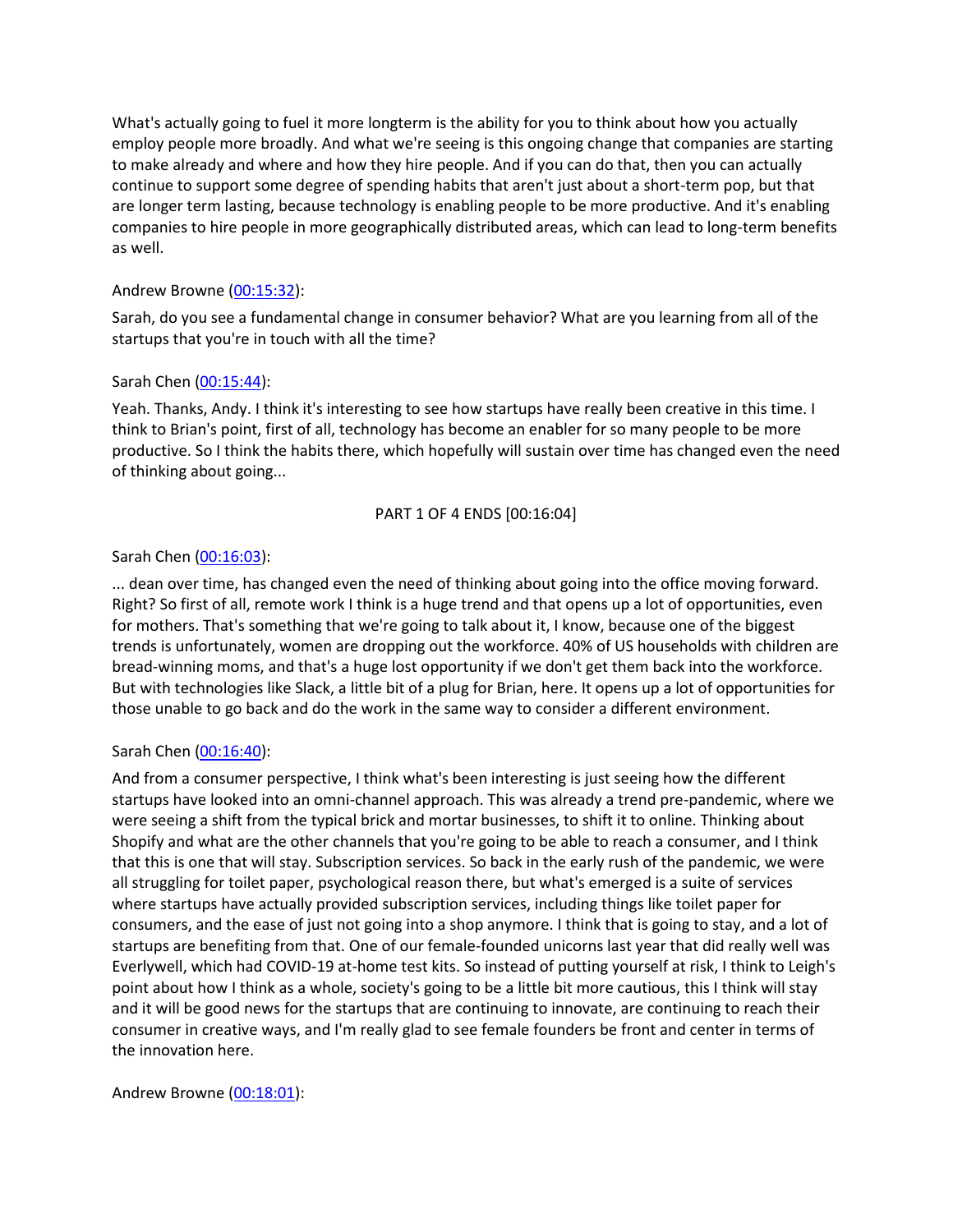Fred, we've seen a massive increase in the number of new businesses all over the world. What's behind this? I've seen suggestions that at least some of this is a side hustle for folks struggling to make ends meet during the pandemic. To what extent is it that? To what extent is it a real sort of boom in creativity and innovation?

# Fred Hu [\(00:18:27\)](https://www.rev.com/transcript-editor/Edit?token=4fj5eHrf6pC4GsrwVL4evjomQk6Uo44so6puNglLXNeKYkpUwdjYXhLvop_Ak0_XOdpo4dXkZ_-2UPlkFjVuC4qkObA&loadFrom=DocumentDeeplink&ts=1107.51):

Well, it's probably both. In the midst of a pandemic, when the social life or economic life has been so very disrupted. Human beings in every society, we're adaptable. So try to look for new ways of not just to make it even, but also, just to keep going. At the same time, even before the pandemic, the digital technology has become such a widely applied tool. China and the US probably are the most advanced in digitalization. So when the pandemic hit, so that it gave the economy more resilience, consumers can still pretty much continue the digital life, whether it's the online shopping or online entertainment, online education, and online digital healthcare. So basically has made just society and economy far more resilient. Now, even with the vaccination, even with the pandemic, seem to be more and more contaminated, the digitization is going to be here to stay. So let's dodge these along with the fact is underpin my cautious optimism.

# Andrew Browne [\(00:19:55\)](https://www.rev.com/transcript-editor/Edit?token=cAXG_FSrfijmr_mUBCAl_nM12TvR5w-ZteUu28t6Wh710SBqKE1mAuhJyzhcbMBIEbdpPzARcWG8ItmwrTgpgnp3wYc&loadFrom=DocumentDeeplink&ts=1195.9):

Leigh, one of the things you're doing at PNG is you're imagining what life is going to be like 10 years, 20 years out, and then designing products that don't actually exist. How are you thinking about that? Paint us a picture of what we can expect, what the new wave of consumer products might look like. What is driving that innovation?

# Leigh Radford [\(00:20:22\)](https://www.rev.com/transcript-editor/Edit?token=83pgl8Oc5TgF0YNBGKCXADrb8s7pGK-K-B9dtsSJspG4gqYKouPLRPbl8lTaiMHlEX1zVAEW4SABqmFi1si2iDsuKNQ&loadFrom=DocumentDeeplink&ts=1222.86):

Sure. We always like to focus on where the puck's going and definitely those changes are happening post-pandemic. The rise of interconnectivity. There is this need for resiliency and sustainability of products. I think people are looking at the world very differently than they did 18 months ago. So that is one.

# Leigh Radford [\(00:20:43\)](https://www.rev.com/transcript-editor/Edit?token=jciVSPqYAuj3-el2t0m-4MFP-IPZDx0jZtg9sLKMLZlxXuLaJH9QVeY_3Db4spff3nHGJjT3q-tR2CzhZL_HUdaUccM&loadFrom=DocumentDeeplink&ts=1243.55):

Aging consumers. 40% of COVID deaths were in nursing homes, so right now that industry is really focused primarily on institutional and most men and women want to age inside their home. And how do we think about consumer products that enable aging gracefully inside their home and being able to do so?

# Leigh Radford [\(00:21:06\)](https://www.rev.com/transcript-editor/Edit?token=CoimaU9AzV5nLoIB3e-0-JifDaMt0hyHNECvBCvW83_Tm4vG2QjMhIwubWUw_G3EZUauJ8txd7znwgT0-XhHElC8EKo&loadFrom=DocumentDeeplink&ts=1266.03):

So what we're seeing is a lot of emerging new categories that didn't exist before because the needs are changing. Even their hygiene. The number of hand washers. People are washing their hands more, but it's not just any hand washing. The quality of products and the trusted brands make a difference. I think we learned that early during the COVID play. So those are just a few of the examples where we're seeing the puck moving in a different direction. The environment, resiliency, aging, and then hygiene, of course, will continue to stay paramount.

# Andrew Browne [\(00:21:42\)](https://www.rev.com/transcript-editor/Edit?token=gc5h0wxoBZ-BjLzWtYi5Oz817FYzlAOsnC8o1SWE4JKCLYA1tYfKkyMU6WgjlHcLwBZ54BwyRAGCPwvt6siujHwANCg&loadFrom=DocumentDeeplink&ts=1302.48):

Brian, technology companies like Slack enabled work from home during the pandemic, of course, and for some people work from home has evolved into work from anywhere, benefiting mid-tier cities, more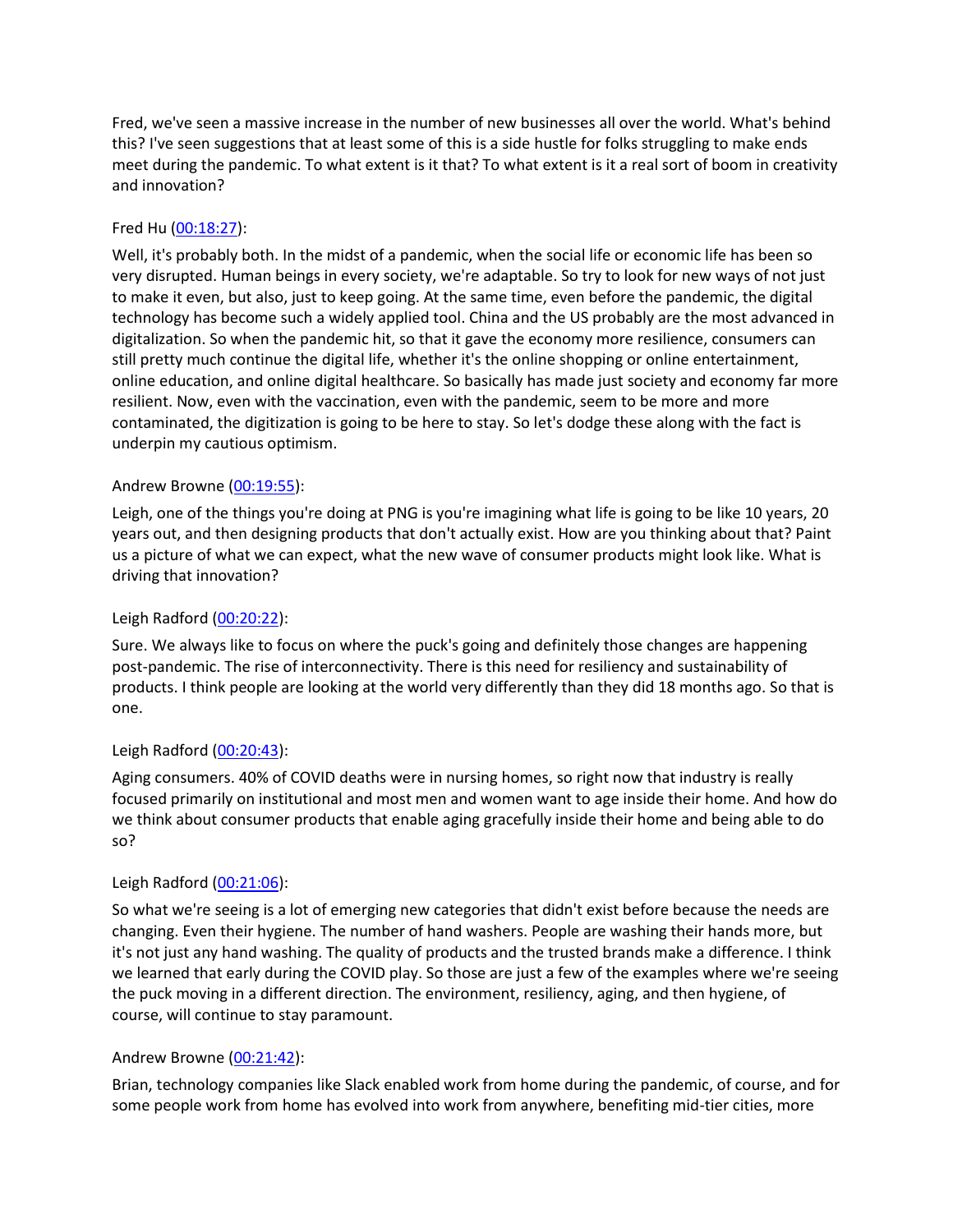rural communities, as remote workers piled in. Do you expect this trend to continue? To moderate? To reverse?

# Brian Elliot [\(00:22:02\)](https://www.rev.com/transcript-editor/Edit?token=wK-SI5DEPX9tkc3gVNUadPx-pTZ_dfzMQf5j7sKhHi3_UrlK_NVCtOgd8dhHnkVOcPenxLv7pEyrajdcQOwy6GmqUA0&loadFrom=DocumentDeeplink&ts=1322.27):

Absolutely continue. We've done a lot of survey work. We've actually pulled knowledge workers around the globe now twice, once in Q3, once in Q4. The answers are pretty consistent. There's a small percentage of the population, last quarter turned out to be 17% globally, that wants to go back to fulltime office work. There's another chunk that wants to be full-time remote. Most people want flexibility. They want access to an office occasionally for team bonding and getting together, but they want the ability to go into different settings when they need it. Slightly different slide than my talking point, but that's okay.

# Brian Elliot [\(00:22:42\)](https://www.rev.com/transcript-editor/Edit?token=dFhFZHRTjXW4YZN9bdg0dHdHH9Ltho-92PVlC2hM6I7jLC415QZeqDcsEMHDsg7US8UQx4iFVF3J4wa4VK8xX2tfNgQ&loadFrom=DocumentDeeplink&ts=1362.09):

This is going to persist. Companies are already seeing that change happen. And companies are already making changes to policies about not only remote work, but where and how they're employing people. And so if you're able to do that, you've got the benefit of a couple of things. One is tap into broader, more talented people in broader geographies. Talent is the number one competitive asset in this century.

# Brian Elliot [\(00:23:04\)](https://www.rev.com/transcript-editor/Edit?token=p2c5Izqdt9WRSqinCwyOJ8Fl7dHr1WWjlerfVCQM3UrW1gMIlOw0xS7pHXv7mCZ1QAm1kyjxiyHf1tc5UUPGbVI_OVw&loadFrom=DocumentDeeplink&ts=1384.15):

Second, if you think about real estate, you think about the sheer amount of space that you were using just to house people for individual work, it's just highly inefficient. It's also gotten worse. So we spent the last couple of decades basically shrinking the square footage per human that we house in an office by 50%. It doesn't make life better. It doesn't make work better. The past year has opened people's eyes to the fact that you can actually be productive working from home and get a better work-life balance. So we're going to end up in the situation where a flexible hybrid environment actually is the future, and people will hire people in much more distributed geographic areas.

# Andrew Browne [\(00:23:41\)](https://www.rev.com/transcript-editor/Edit?token=qRRhClhAyWdKV9RaZyEo6vOHQ3w_m3h4_W4GcwQs6OvIn2-aneL1lDPAf9E4sSb7q4-wiTAcQjQS8XQoGGOESERZS4U&loadFrom=DocumentDeeplink&ts=1421.48):

Fred, of course, China is already booming, right? Domestic travel is almost back to normal. We've seen record online sales back in November during so-called singles day. What have we learned about the shape of the global rebound from what's happening in China?

# Fred Hu [\(00:24:02\)](https://www.rev.com/transcript-editor/Edit?token=kj3xeRGG1dhLWJK4wPFe3j81qUjJ7KB5usxJ8M801lmv2ZHMjnMqJc5BDZHiH-dM8ylWi6plOzRTjwUH-Cvu29tEFaM&loadFrom=DocumentDeeplink&ts=1442.38):

Well, you're right about the part it's done in a rebound of the economy, given China was the first hit by the pandemic. And what are remarkable is that the absence of a massive monetary, in equity, or fiscal stimulus, but the country has done a pretty good job containing the pandemic. So that really paved the condition for re-open the economy safely and for certain consumer confidence. You couldn't travel and consumer spending, including automobile, last year was a very strong year, double [inaudible 00:24:54] growth.

# Fred Hu [\(00:24:56\)](https://www.rev.com/transcript-editor/Edit?token=WXt1NhgX9RwFcuPNyRU4bWEWWAG3ujBgWjCiHTgsLojoXJlySZj32rJhbaHJkGFu4uDTsXkelsEPlxlEJJMffHfmFsQ&loadFrom=DocumentDeeplink&ts=1496.34):

So I think that's really the key factor that for this is a lesson maybe elsewhere is that there's no ... The trade off between life and the livelihood is the first one. You're in the midst of a pandemic, the first reason is really to keep your people safe, to manage the pandemic. Once it's died down, then of course,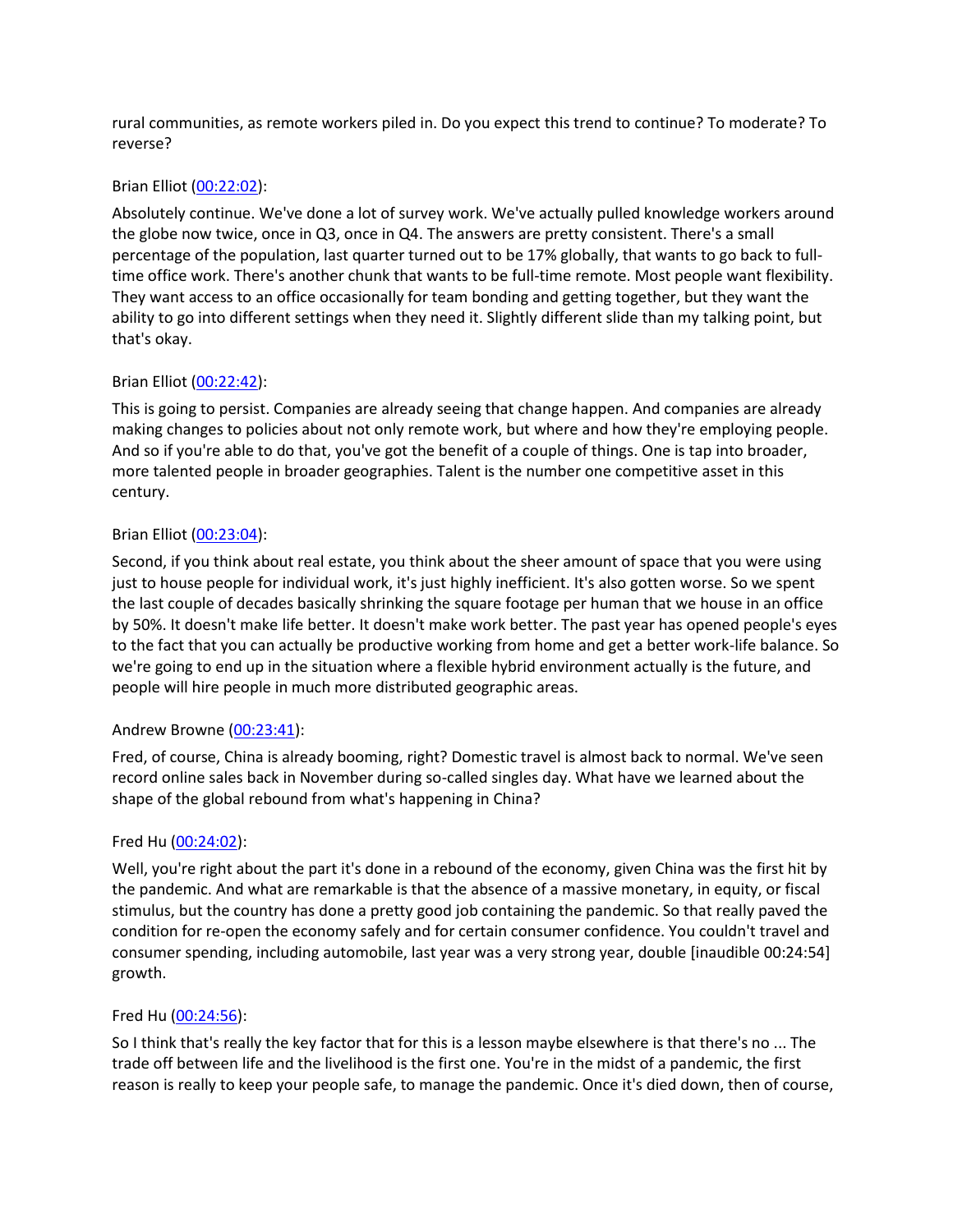the economy will recover and pick up. So I do think something in the future pandemic that government policymakers should keep this in mind.

## Andrew Browne [\(00:25:37\)](https://www.rev.com/transcript-editor/Edit?token=elxggF7RwqXNgRgOLClIJi20fegnwABnqT5x0j_LFLD3RGspLMUh_9OHDuv1os8dXDwXaooFBjHZ-gkjJ3gvOg0dKAk&loadFrom=DocumentDeeplink&ts=1537.15):

Okay, let's get to travel. Travel and leisure employs one in ten workers around the world. And I want to get to an audience poll to get our viewers' take on the outlook for business travel. Here's the question. When do you anticipate your next international business trip? You've got three choices: mid-year 2021, late 2021, sometime next year. While our audience prepares to answer that one, let's ask our panel. What do you all think? When are you all planning to resume your international travel schedule? Leigh, when are you getting ready to ... or maybe you've already started.

## Leigh Radford [\(00:26:23\)](https://www.rev.com/transcript-editor/Edit?token=ho_ygRFhrtzkLLt_0qrAAPbGE5QXNYsz4L-D1zEzu2kNv2keY4ZNu8Juzb9k3fsEh-P38AbucFPfEjPRtmo3Ls6c42c&loadFrom=DocumentDeeplink&ts=1583.96):

Yeah. No, I haven't started. We hope late 2021, but I keep going back and forth between that versus '22. I think what we've seen is the ability to really work seamlessly across time zones and across countries. And sometimes in even a more efficient level. They'll always be need for on the ground consumer and interaction. So right now I'm hoping late in the year.

# Andrew Browne [\(00:26:55\)](https://www.rev.com/transcript-editor/Edit?token=lA_4YNEajKInwDo5tGpx_vzAUXLlRTaNY0kGD80g_vANK_oGHVRVlvAHQ5FTWOtLLI1_LE0FUmVXKcW9D3oc-Sx-r3Q&loadFrom=DocumentDeeplink&ts=1615.16):

Sarah, have you made any trips to Asia lately?

## Sarah Chen [\(00:26:57\)](https://www.rev.com/transcript-editor/Edit?token=Vbhb-zPBatms-0t2SWqqA1T-htpuIvXkHH5KyQzT-GpCy3UySDkmyatp-jW5xCDJATHx3F6XIaMFFD41eTQs2HNLjOE&loadFrom=DocumentDeeplink&ts=1617.97):

Well, not yet, but I've got my bags packed. Andy, I'm from Malaysia, so my immediate family is in Malaysia and I'm missing them a lot. The distance has been very, very hard, I have to say. And I have my husband's family and all that here, but it's different being in sunshine and by the beaches, so I'm definitely raring to go. But being very, very cautious because this is serious. Yesterday, President Biden had a moment of silence for the 500,000 deaths marking this is really sad, so this is something to be taken very seriously. But having said that, I'm keeping my fingers crossed for later this year in 2021. And hopefully, I think the view of business travel will be changing so that the standards are high and we're able to be a more healthy society moving forward.

### Andrew Browne [\(00:27:48\)](https://www.rev.com/transcript-editor/Edit?token=KVC_XkH2A5sGBRxqikfjIBQwb2mOivBUdMsJSnRaoLKAU4zUTbX0LTLhxk5nbOrjhmczvXwZt3aHp2DwX6cMzsK8K5k&loadFrom=DocumentDeeplink&ts=1668.95):

Yeah. Well, Bill Gates thinks that 50% of business travel will never come back. Fred, I can't believe you haven't been traveling internationally.

### Fred Hu [\(00:27:59\)](https://www.rev.com/transcript-editor/Edit?token=FOnok3DYSXj_sySgc0KHkdY1ATDTQNAdHNEPdayzfHf0zA3q7e_oTkSBqnxobR5Stbpmf-ZXw_qx0Y445EAo-jF9HOs&loadFrom=DocumentDeeplink&ts=1679.78):

I can't believe it either. I cannot wait to maybe to have my first major cross-Pacific trip middle this year. Andy, don't be surprised if I come to see you. But certainly, I think in later 2021. I have a lot of engagements that were kind of interrupted, but I very much want to resume.

### Andrew Browne [\(00:28:33\)](https://www.rev.com/transcript-editor/Edit?token=fDItOAb75rSopWTWlcADT1eT5gPnmK4vt1WzSHsjLnSLmpJzxZzhADFjxx9eMse-onjoKxtvOTfGPQd7F4O1CYeWRvo&loadFrom=DocumentDeeplink&ts=1713.47):

Look forward to seeing you in New York sooner, rather than later. Let's get to the result of the poll. Okay. Half of our audience don't envisage resuming their international travel until next year. Only 11% have already got a ticket in hand. And 40% not until the end of this year. Okay. Let's now move into-

Brian Elliot [\(00:29:10\)](https://www.rev.com/transcript-editor/Edit?token=ewLz5RRdtA6SYme8n07rZ7Gz2RXyyDbvo6QA3GKqLPeXWH-n1HR2372q4Uo2_0eVC6t8UO5hZ90MCKZDwOptXLF0_ao&loadFrom=DocumentDeeplink&ts=1750.69):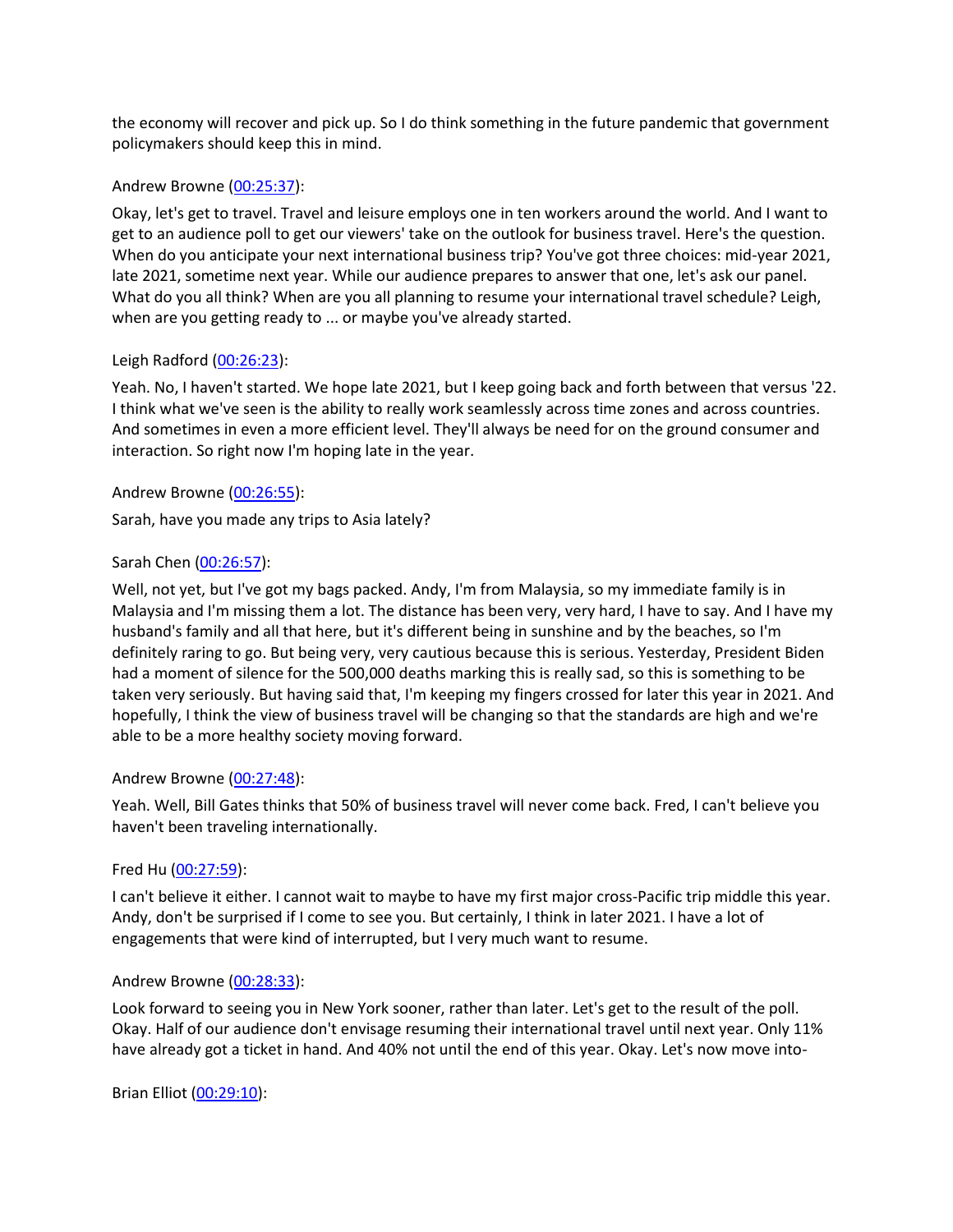Andy, if you don't mind, I think if you look at the audience side of things, it's actually more in line with a lot of what we're seeing out of our research, as well. Companies have actually figured out from a business travel perspective, that there's a lot of what they did ... Like people are dying for leisure travel, but if you ask them, do they need to be on the road continuously from a sales perspective, people spent the last year finding ways to close sales deals. If you think about training and onboarding of new employees, people have found ways to do that without pulling everybody into a corporate headquarters. Not that some of that won't return, but we've found ways to be a lot more efficient and not make people be on the road all the time.

# Brian Elliot [\(00:29:44\)](https://www.rev.com/transcript-editor/Edit?token=0EppGXrmAZrjNcgbqHenACK5oouwdJlo0fwQ9GaEboSFyblKZZncqcboZiHwKPo7l_JUJzmMBZW_8tzeRbI4vtQjsCM&loadFrom=DocumentDeeplink&ts=1784.48):

Consulting firms have figured out that they have professional staff that are highly trained and highly capable that they can now deploy into three cities in a day because they're remote, versus putting them on planes and hitting three cities in a week. So the differences are actually really stark in terms of the ability to impact how much business travel is actually required from a company perspective. We're all dying for leisure travel. We're not dying for business travel on an ongoing basis.

Andrew Browne [\(00:30:09\)](https://www.rev.com/transcript-editor/Edit?token=H9QdNkgpr3CqGWkwPTqUTRSjE51AtgtoGnl9Ydg7KxY3rKQzO9A3Hz9jUbLGyHwUzg5sZvxxsNr6q-iOImWNkA8DMDk&loadFrom=DocumentDeeplink&ts=1809.77):

So have you [crosstalk 00:30:15]

# Sarah Chen [\(00:30:15\)](https://www.rev.com/transcript-editor/Edit?token=VoWlwPxLbcSN_E-32cKAN6J_KLeLWzZxdQ6QEcLkqwzPUDpWgqMFgJv15Epu5IhCn72M9-ZzLu2iGjdvuhBpACy1p5k&loadFrom=DocumentDeeplink&ts=1815.97):

Yeah. Thanks, Andy. I think this is an interesting point that, Brian, you brought up, because one of the opportunities that this opens up is the fact that for what we're seeing in the venture capital space, it opens up opportunities for, I guess, a more decentralized approach. While startups and the boom has been focused typically in Silicon Valley and therefore may have overlooked some great ideas and great founders across the States. I think it's been interesting to see that deals are now being done end to end, well as before investors were always thinking, "Yeah, it's a relationships business. I must see and kick the tires." But now, I think the openness is a good thing because it also opens up room for more diversity. And I think that equalize of not having to pay to go and fly out for an ambassador meeting is a good thing. And to your point, Brian, I really agree that this change of what business travel is really needed to close the seals. And for us in an investment standpoint, I think it's a positive one.

# Andrew Browne [\(00:31:13\)](https://www.rev.com/transcript-editor/Edit?token=ACluB4S01OKFOVvRKkY-bix7-RUPoNE1aqF--Xw6RpYrrScw8XkGCqL09Tfgq8vpddqqo6oHkCMj9FlSTWD0TFuBQx0&loadFrom=DocumentDeeplink&ts=1873.8):

Okay. Let's change tack here for one moment. Last week, I spoke to Martin Shanahan. Martin is the Chief Executive Officer of IDA Ireland. IDA is Ireland's inward investment promotion agency responsible for the attraction and development of foreign investment. I asked him about how the pandemic had affected investment in Ireland and about his expectations for a big bounce back. Take a listen.

# Andrew Browne [\(00:31:44\)](https://www.rev.com/transcript-editor/Edit?token=I1k0sR1S-wHOjuU4Wfo7pR5bj_O-LaXtZft7enEc6Rrqjs4LUQiUXKTFGEYTww27KZYxPJ44v9VT8HgbVkEetRyz7m0&loadFrom=DocumentDeeplink&ts=1904.71):

Martin Shanahan, welcome to Bloomberg New Economy Conversations. The global economy is going digital, a trend accelerated by COVID-19 and Ireland is a data superpower. Amazon uses Ireland as a business base-

# PART 2 OF 4 ENDS [00:32:04]

# Andrew Browne [\(00:32:03\)](https://www.rev.com/transcript-editor/Edit?token=8JBM2RBXnJ3Drmaa6YCy-jhUUgyA5BUoUX-GVppLwqzXsgyPm-mXufm4s7zZCHtImPMqLj--8WWSEsDyKInL_w9SN6k&loadFrom=DocumentDeeplink&ts=1923.651):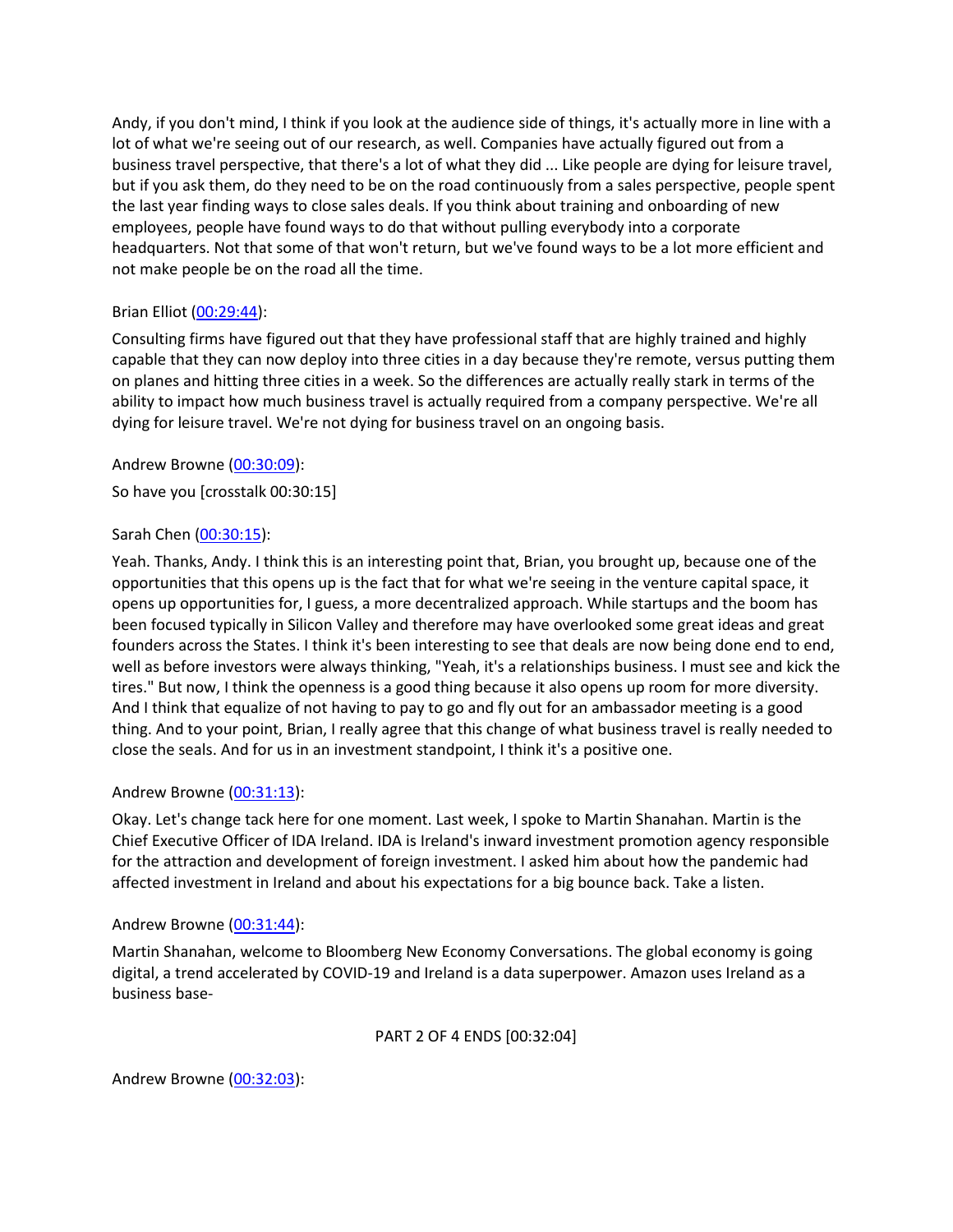Superpower. Amazon uses Island as a business base for the whole of Europe as do other tech giants. The Microsoft data center in Ireland covers an area of two square kilometers. To what extent has this cushioned the Irish economy from what has been the worst global recession for a 100 years?

# Martin Shanahan [\(00:32:27\)](https://www.rev.com/transcript-editor/Edit?token=OMkPZTRearcfcWPIBLQ_nVr7jKyMnzD_OvPSDSlDPcS_pLX3elnlJdsMEWkI8EMCUzPrIioZrmwwmm-80_DN0h9-iO0&loadFrom=DocumentDeeplink&ts=1947.02):

Thanks, Andy. And yeah, listen, I think the answer is that the presence of foreign direct investment here has absolutely helped to mitigate the most significant economic impacts of COVID. Like what we are observing in many economies where you see economies bifurcating and you have domestically trading sectors heavily impacted, whether that's retail or hospitality or, indeed, construction in our cases also, as they suffer from restrictions, necessary restrictions, on foot of the COVID pandemic.

# Martin Shanahan [\(00:33:04\)](https://www.rev.com/transcript-editor/Edit?token=gqhSKy7wmTp6vwTKC85B2TbS2YLaNaXzdd6kszxyIsKL057zrWH3zsseSxueqp8SIAvsST0PGZ1cH53EE03TdRVVYtA&loadFrom=DocumentDeeplink&ts=1984.28):

On the other hand, the presence in Ireland of those very large technology firms that you've mentioned together with the pharmaceutical companies we have here, the medical technology companies that we have here, international financial services have certainly helped to cushion the significant impacts of the pandemic. Obviously, some of those sectors are not entirely immune themselves to the pandemic, but certainly they are more resilient than other sectors of the economy.

# Martin Shanahan [\(00:33:36\)](https://www.rev.com/transcript-editor/Edit?token=C2NkTgZlk0-6lFAk6FcaoXsaKbUlabQT_htwCp0vh3-u8imdnI7lE8iHAvJ8vzMPmvDRcLKequZwE9K-sFhefz6bLBs&loadFrom=DocumentDeeplink&ts=2016.81):

So from our perspective, we have seen some of those sectors grow even during this period, particularly the case for technology and pharmaceuticals. And of course we have targeted these sectors over many years. Ireland is heavily concentrated in a relatively small number of sectors, but they are the sectors, we believe, underpin a modern economy. So, that has helped us through this period.

# Andrew Browne [\(00:34:04\)](https://www.rev.com/transcript-editor/Edit?token=TlJFypM2b8lZc_1TqOYO0Ye9DHe2M_NN6RWfPgvuLoJ9Q-mlXDuZpXQhKoTinlYrh72UB2E0pbz2ZBUVh-9r8FHyymA&loadFrom=DocumentDeeplink&ts=2044.69):

I guess Island's economy is particularly vulnerable to lockdown simply because it is so open. Openness, indeed, is a pillar of Irish prosperity. What's your outlook for global trade. We've seen a rise in protectionism during this pandemic. Do you think that trend reverses itself, or do you think that we're at the beginning of a new era, what some people call de-globalization?

# Martin Shanahan [\(00:34:32\)](https://www.rev.com/transcript-editor/Edit?token=wr90UFVivA-5iprLIf5PAbyCEnDczRY43WC52h49oVuiQxgiJUO56eynTq_S1nH1J6UOayVvD0RtHr5U-QkkGKN3yLo&loadFrom=DocumentDeeplink&ts=2072.15):

Yeah. So, I think just to break that down. I think first my expectation is that trade will continue to recover in 2021. We saw momentum gathering, I think, at the end of 2020 across the globe. Again, we've come to like the IMF, I think, suggesting about 8% growth in 2021, but I think it will be well into 2022 before we really see a recovery in that regard.

# Martin Shanahan [\(00:34:56\)](https://www.rev.com/transcript-editor/Edit?token=TpNaCVgwYulbNb5g6L02wPQUqN_JtUUbDx0VHqAeosDCF06aXzXJ_lWvqp7xZd_xCSj2Re4j_8G6ro_SIV1hFxUrmDI&loadFrom=DocumentDeeplink&ts=2096.91):

I think you're right to question though, is it going to be the same type of trade and the same type of FDI we see in the future? Or are we going to see greater regionalization? What is going to be the impact on global value chains? Certainly we observe a move towards greater protectionism and nationalistic agendas.

# Martin Shanahan [\(00:35:23\)](https://www.rev.com/transcript-editor/Edit?token=SN-del3q0yZwgO5S3A7iAdYUqZJvIJibe1ZoduFeKQjsPjP8G8OplABvb_ET-1aXCCkaAvvg_7Axw2XRSINO20W9w94&loadFrom=DocumentDeeplink&ts=2123.63):

I suppose the question is whether companies will make pragmatic commercial decisions, which may lead to a continue of globalization, because on the one hand, while many are pointing to the experience of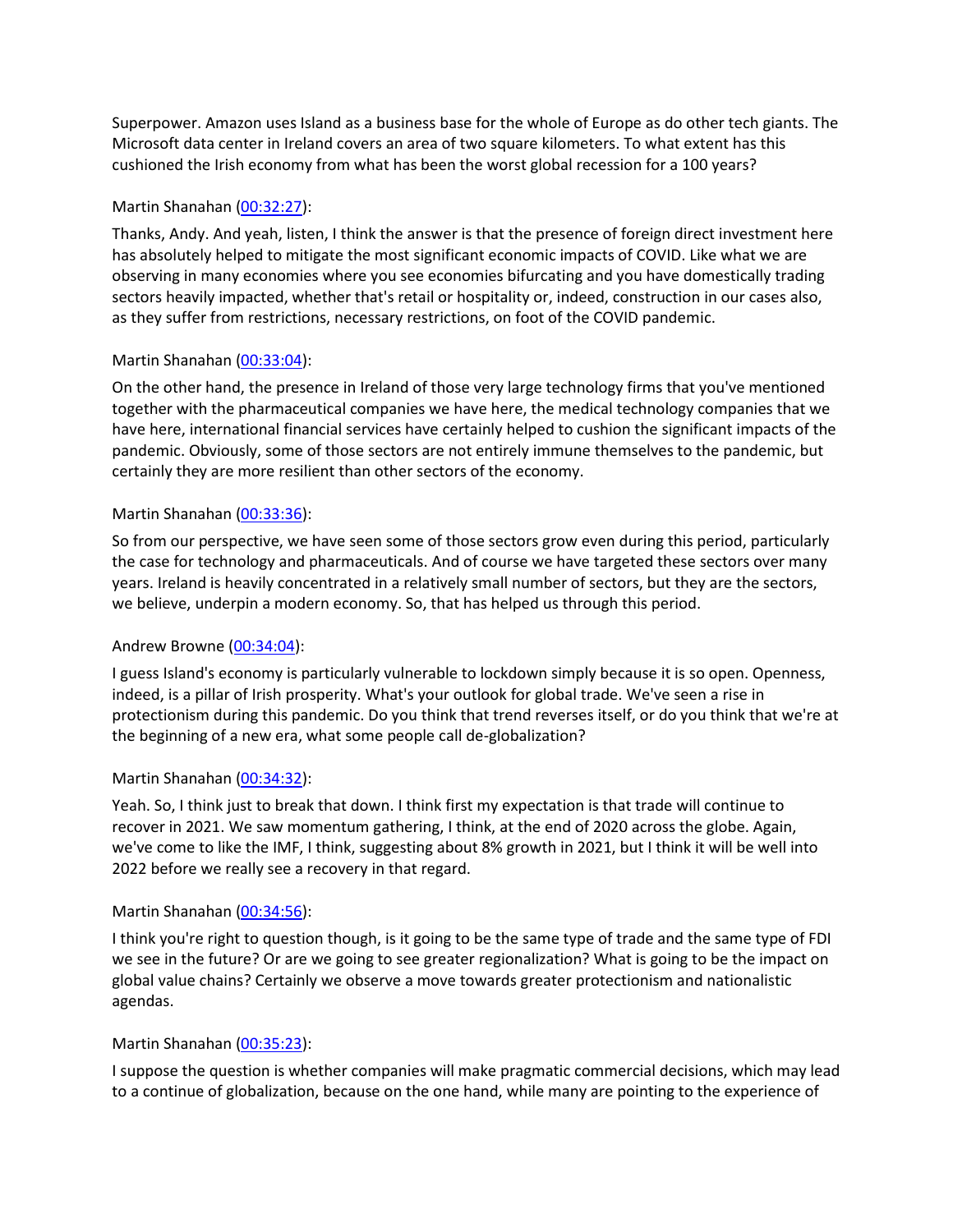the pandemic to support a case for grace or autonomy, I think you could equally point to the pandemic to show that global value chains have absolutely worked.

# Andrew Browne [\(00:35:54\)](https://www.rev.com/transcript-editor/Edit?token=jSb_6XPrCy55B_TwBrmTDW3RrNuIbM0oVIOY1DIc7ktBhW5aPowWIo0BNZJCvXH19gYYfC9ZOuVmZWw2rECPHP4bdjY&loadFrom=DocumentDeeplink&ts=2154.32):

Specifically, what technologies do you think will lead the global comeback? I mean, clearly work from home is a mega trend that's here to stay. It's boosting sales on everything from software to PCs, which are clearly big areas of Irish strength.

# Martin Shanahan [\(00:36:15\)](https://www.rev.com/transcript-editor/Edit?token=6_B0kKp168WqaUMgIUPYHEcJOqATcAcMxUUaF5bykVbvGVpbqytgCV7TUWwvha_BUtl3CKUMDtINa0-w9dQmF75GYmo&loadFrom=DocumentDeeplink&ts=2175.41):

Yeah. So, there's a few things, I think, in that. On the one hand, certainly we're not going back to where we were in terms of people going to offices Monday to Friday, core hours and so on. There's going to be much greater flexibility. On the other hand there is a role for the office going forward and we hear that very clearly from our companies for reasons of driving innovation, driving collaboration, building team culture, and all of those things, onboarding people, training new members of the team.

# Martin Shanahan [\(00:36:50\)](https://www.rev.com/transcript-editor/Edit?token=q45iHZ-xb063NY2F3IncY1vpRWHZf77U_D94euwExF-vs4ajURQ7K8rAUDrZj_8ZtNfJZ6YZL8ExPBrOGk_2l6dZOX8&loadFrom=DocumentDeeplink&ts=2210.42):

So it's going to be a hybrid model. I think that's the first thing. Remote working, as you said earlier in your introduction, does present opportunities for Ireland but it is a rather double- edged sword in that it is also going to bring in many at geographic areas, which weren't previously in play for FDI. It's going to be much more distributed. In that regard, I think it's going to be very welcome for companies because they're going to have access to talents maybe they didn't have previously.

# Martin Shanahan [\(00:37:19\)](https://www.rev.com/transcript-editor/Edit?token=bBGQKaca1MM5lo8eZ2zISlvWxv8Gd8gWO7qvr31pi2QDpw_IIhUHmC2RzXIN1XNcocNAS31F1Usb0l_JBUmtdSueuVg&loadFrom=DocumentDeeplink&ts=2239.55):

In terms of technologies themselves, we've set out our new strategy fairly recently, actually in January. It looks at areas which we're already focused. We're really [inaudible 00:37:31] out like AI, ARVR, all of the technologies connected today's internet of things that underpin industry 4.0. Very strong pillar in there around sustainability in all its forms, but also obviously the green agenda climate action, decarbonization and biodiversity. So, we see all of these things happening already and we will be doubling down on them.

# Martin Shanahan [\(00:37:59\)](https://www.rev.com/transcript-editor/Edit?token=EhtZzrWimCQLdBovnj7OU2LKa2QduPL6DUO4jpHhoiEDh8ydhlkndVEiKqAUWI9_ClQVeySsn-KXiv1l5pfTS88cFJs&loadFrom=DocumentDeeplink&ts=2279.28):

We spoke a little about the pharmaceutical sector earlier. I suppose, Ireland has been really successful at capturing the different waves of the pharmaceutical evolution. If we were speaking a number of years ago, we would be talking about small molecules and chemicals. We were very quick to move to biopharmaceuticals and Ireland has a significant biopharmaceutical manufacturing sector. And for us, the next wave there is around cell and gene therapy, and that's where we will be placing our bets. And we are investing into our National Institute of Bioprocessing Research and Training in that space. And we expect to see more investments coming there.

# Andrew Browne [\(00:38:46\)](https://www.rev.com/transcript-editor/Edit?token=fKkl6eM4EG4mdnrcGCU7GxBjAm_TcRdgauIvlHjoLQVNy1UiGwatMost1uhoQssdSZ4-cS8Nqg7JhEoCFJhSQXBWOD4&loadFrom=DocumentDeeplink&ts=2326.78):

Thanks to IDA Ireland, Chief Executive Officer, Martin Shanahan, for his time and his insights. Brian, I want to pick up on Martin's point about remote working, which he said offers opportunities for Ireland, but also for countries all over the world and really benefits companies who can access talent in more parts of the world. Do you do agree with this? Are you seeing this at Slack? I think you might be on mute, Brian.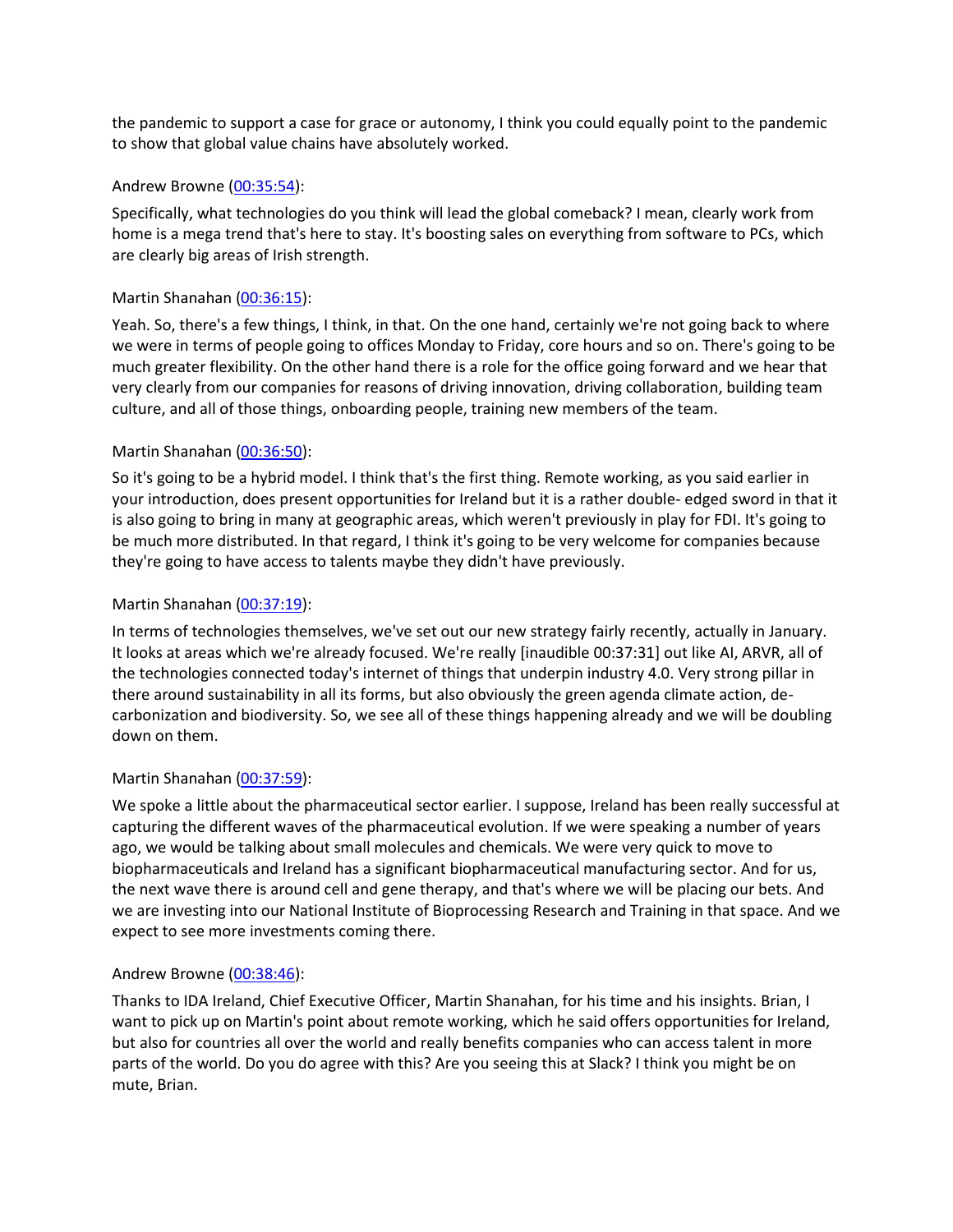## Brian Elliot [\(00:39:22\)](https://www.rev.com/transcript-editor/Edit?token=AaXl6AiexnXVeZEG_iUFjj3De1f5IwooKDsyNgQlaToSmnuRNm4gvISDe_4AYiZ3IjxQ7uf1LZW4CqsfCVwFAtKj0Hs&loadFrom=DocumentDeeplink&ts=2362.27):

There was a small child crying in the background during that last bit. No one wanted to hear. We do see this happening on an ongoing basis. So from a employment perspective, Slack itself changed pretty dramatically. Most people think of Slack and they think that the company itself must've been remote. The answer is 3% of our employees were actually remote-based in February of last year.

# Brian Elliot [\(00:39:46\)](https://www.rev.com/transcript-editor/Edit?token=eQanWAYEbMhsoC0uIYkFRXNxMit1scsEtlJGcvqbm34cJshUodUb9BOLGvsztd5SNA7CGcxjRkGJQ4wH87aPSZb5z6s&loadFrom=DocumentDeeplink&ts=2386.12):

So we've changed our policies though, as have a lot of other companies. We employ a lot of people that are based in places that are not proximate to corporate headquarters, or to a New York office or to a Vancouver office for a couple of reasons. One is it's the ability to hire talented people on a more distributed basis. We've also seen in discussions with a lot of different companies that, that varies a lot in terms of how you think about those practices.

## Brian Elliot [\(00:40:12\)](https://www.rev.com/transcript-editor/Edit?token=XfFr5P1los5xtXiZziFjP04_dpa85AbzOOTEbnhi52RlKiwzrVKaRYjZqKF6THgfKyDDuUWWGnyIKqMhGh1FzuPX8Ug&loadFrom=DocumentDeeplink&ts=2412.41):

You might actually have people that you want to be within a couple hours commute of an office so that you can bring them together for, basically, the most missing thing, which is social isolation problems, sense of belonging with your team and getting them together. So there is going to be a lot more distribution of employment. In the States, it'll be across a wider geographic areas, but you'll also see it happening on a more global basis.

## Brian Elliot [\(00:40:38\)](https://www.rev.com/transcript-editor/Edit?token=PzQTUWY9b1MKLHujBNr6UPhN4vYgzgsXsVc7_Xu-j--lzzH5f1xb__YIKcBsqjWBsGJLT15QLD-VpaPHrH-evpdiaa0&loadFrom=DocumentDeeplink&ts=2438.17):

I do think you'll still end up with people that are centered on different, either time zones, or proximity to space where they can get together, but not requiring them to do it on a nine to five commute into a major metropolitan area every single day. So that distribution's going to be real.

# Andrew Browne [\(00:40:57\)](https://www.rev.com/transcript-editor/Edit?token=it4d9Ue6shmsfzuKh8vXb0opYI9y-hyzGmviISCt2EBYWQeUfLfnLrDfWfRKoSG5_G0ctMk9VNkYcZPP7yEt2i8IT5A&loadFrom=DocumentDeeplink&ts=2457.16):

Great. I want to bring in a couple of questions from the audience now. First question, Fred, I think this one's for you. It comes from Benjamin Coo. Who's the CTO of Alien House, Alien House in Singapore. Benjamin asks, how will a green recovery be implemented in Asia? Your views on a green recovery? I mean, green tech is booming. Some think it's even in bubble territory. What's the situation in Asia?

### Fred Hu [\(00:41:31\)](https://www.rev.com/transcript-editor/Edit?token=7AYVuwPbeaU2NVsx9emseO-nQPXCXvERtEKKyUHLVfVZ5AWsmUBKm3HWD9-c9nH_F_hGivkIWJermgVB76fjhCXgXQ8&loadFrom=DocumentDeeplink&ts=2491.32):

Well, it's a great question. And this is another reason I feel quite bullish about the post pandemic future. That the pandemic has driven home the message here that we need to protect our planet, to stay in a safe and healthy and be sustainable in our economy and the way of life. So, I think, particularly with the election of President Biden in the US and recommit US to join the Paris Treaty and Europe. Obviously China and Japan are the major economies and the emerging markets have been very committed to Paris Treaty and the commission.

### Fred Hu [\(00:42:20\)](https://www.rev.com/transcript-editor/Edit?token=R0yB2ZftaF-znvewIQtoBE32OukgiNMOiXyDqmeHM6pELqMlKcv-kQ9WwAkS596Mi8JeaCheBQVbCiQXKDqsKyRofYE&loadFrom=DocumentDeeplink&ts=2540.21):

In fact, since the pandemic we have seen the acceleration on a pace towards zero [inaudible 00:42:29] emission future. So, as a result I've seen massive investment by both public sector and also private sector. Including, obviously, green technology of [inaudible 00:42:41], renewable energy from the early startup to gross equity to a later stage expansion capital.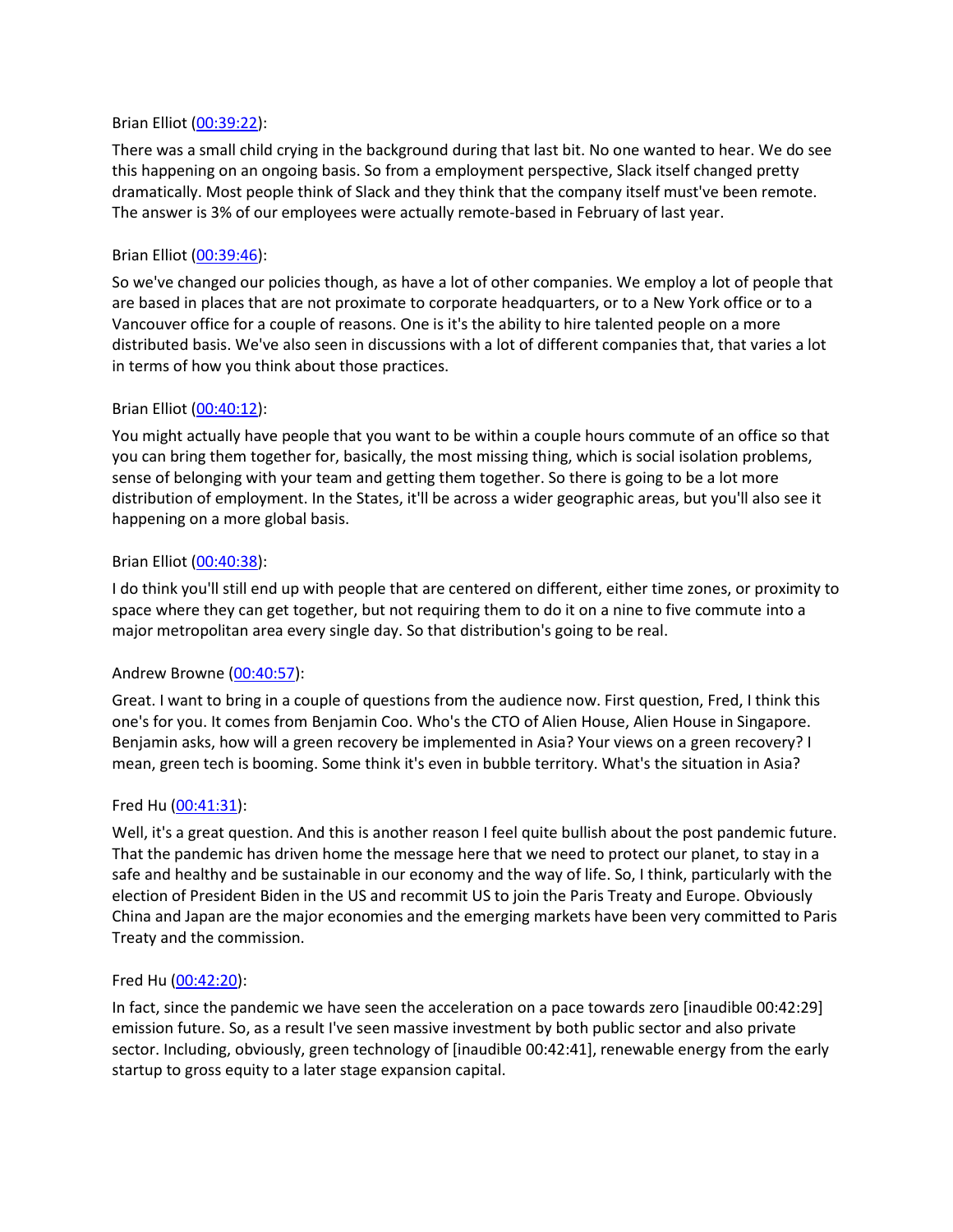### Fred Hu [\(00:42:51\)](https://www.rev.com/transcript-editor/Edit?token=rWzvMN_qC92p8-XwEESWi7TI1vxtwy0mRqCLZr9sjvKO8yEiyvZtx_A2PjC1gaqSJxHWW3jqAavdeWUUKDWmp0oBLzc&loadFrom=DocumentDeeplink&ts=2571.21):

I find it very encouraging in mobility, for example, I've seen really, really significant increase in penetration of electrical cars. Obviously, transportation is a major carbon contribute. If we all make a rapid transition from traditional combustion, fossil fuel vehicles towards EV, then we'll definitely, be able to make a difference to climate change. So, this is a lot's going on in Asia. And China, clearly, is a leader, whether it's investment in renewable energy or downstream clean tech. So I find it very, very exciting.

# Andrew Browne [\(00:43:42\)](https://www.rev.com/transcript-editor/Edit?token=PC5t9CFucXNgOIl-UeYKArYRCndpdtvN9MHQVQ4cSCvYXbrMBfwAz9lmpisQvk6cnQQQzT0e98eRUz5yvChWAmr_AL4&loadFrom=DocumentDeeplink&ts=2622.26):

Sarah, this one's for you, I think. Andre [DeKona 00:43:48], he was a financial consultant at STSCI in Portugal asks, are we seeing tech stock fatigue or will the party continue?

## Sarah Chen [\(00:44:00\)](https://www.rev.com/transcript-editor/Edit?token=G2L8LHinz5-0TbX5ZCF9zyIq8HPpUOsDKcimkrt14WFhP5V1lwBcrYefSXFJCT5EvBtUOSylZqGMH8ezodcPvyVSD7s&loadFrom=DocumentDeeplink&ts=2640.22):

Thanks for that question, Andy. And if I may, I did want to add to what Fred talked about here, because I think that's super important, which is the move to what sustainability is huge. And we're seeing it at a venture capital level as well, but there's a huge awareness, I think, in terms of where we're headed.

## Sarah Chen [\(00:44:15\)](https://www.rev.com/transcript-editor/Edit?token=eldaf2XNJ6_mik2NwhnLVX-C2IgmhNV2jvPC3qhKqRvEzMCilyVUE2nO4ENnSEvKQeAAW6Kje8RTCRZO4VBzSM1O5wg&loadFrom=DocumentDeeplink&ts=2655.79):

I think the racial reckoning is something that's super important for us to touch about, as well, has opened our eyes into what needs to be done from an investment perspective and closer to the work that we do. We work with the limited partner investors that invest into the VC fund. So these are the pension funds, financial institutions, high net worth family offices, things like that. And to see just the heightened awareness of what we need to do to move the capital and catalyze capital for the underfunded and over-performing asset class, I think is key here.

### Sarah Chen [\(00:44:45\)](https://www.rev.com/transcript-editor/Edit?token=mFNik6PwZJKbF-zpEwMDk8_4cpZeH1tyDJ8btzI6HqaLmkA6Wyz-KF6fwCtS7TBXqoK0vbrKq2osS800NcOyRNWApLo&loadFrom=DocumentDeeplink&ts=2685.31):

There's been a huge awareness of stakeholder capitalism pre pandemic. I think that was this move off as being more aware of what we need to do beyond shareholder returns and aligning profit and purpose. And the more and more we're seeing this with LPs moving beyond capital towards funders that are a little bit more aware, even from the ESG standpoint, I think is one that I'm watching. And I think it's a trend for the future. And I'm excited to see LPs, financial institutions like Bank of America make a big statement putting investments, I think it's about 150 million, into the pockets of venture capital funds addressing this.

### Sarah Chen [\(00:45:23\)](https://www.rev.com/transcript-editor/Edit?token=BL_PLHJj5tJN79CHmUexOTNgkYp4JlscGhJrnb30W8KsusJYxUF-VKebg5mEfN42dZ4PdXptqUJgK0yU7qw63gSx9A8&loadFrom=DocumentDeeplink&ts=2723.06):

And to the point of tech fatigue very quickly here. I'm an optimist to be in venture capital. You have to be an optimist. And I think that this boom will continue for a little while, a little bit. We've seen huge listings in the last year, from we're talking about Airbnb, right? So a travel business that would have been effected but they were smart in pivoting and creating an opportunity for those who would like to work outside of home in a different property. So, taking a good look at their businesses. I think, with Airbnb, DoorDash and of course, Bumble, right? So Whitney Wolfe Herd being the youngest billionaire now from the IPO of women making the first move.

Sarah Chen [\(00:46:02\)](https://www.rev.com/transcript-editor/Edit?token=qjkzLXBybglZFUEtmNhgryn7fR1-bT85bP9Spx_X2JHyuHlDD5TfFKJgD0OZnTDJE7dOusyEKKR9BXFfHPk8FZs1BC4&loadFrom=DocumentDeeplink&ts=2762.43):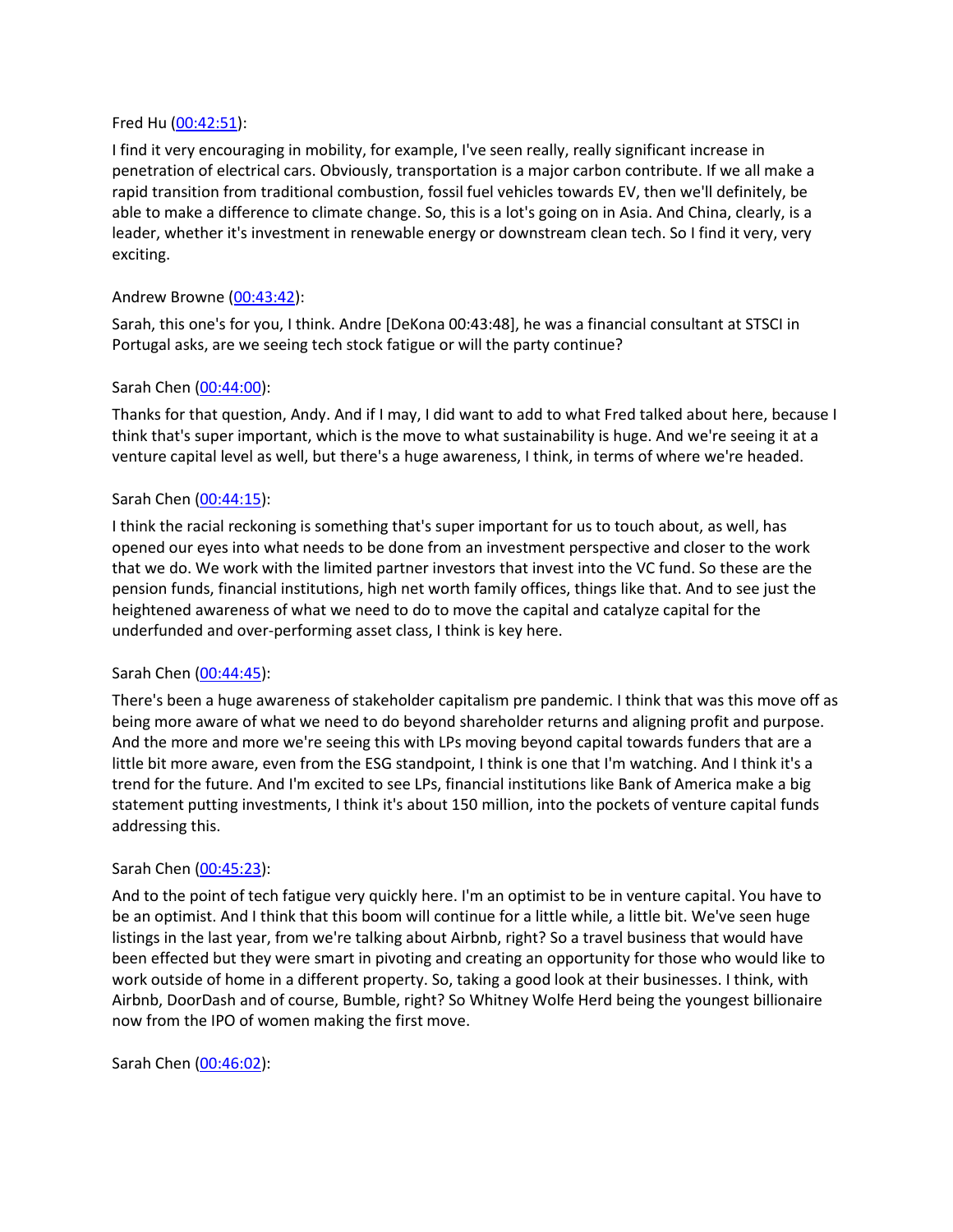I think I'm super excited by what tech presents. And I think we'll continue to see that for a while. But what's been interesting for me to see is that with the venture capital, there has been always a perception that it's growth for growth, but because of the pandemic its created the awareness that it needs to be sustainable growth. And that's what I'm excited about.

# Andrew Browne [\(00:46:22\)](https://www.rev.com/transcript-editor/Edit?token=-uVZWcCKdhh2IAavkOObhOZGI_y0uCvHF2qV40CgIvrOyGCUbXnW_obk7YmwH24Vdn0H-f-33C6R_k_jnn2-EulnIPw&loadFrom=DocumentDeeplink&ts=2782.06):

Lee, a question here for you, will sustainability influence, shape consumer choices? What are you seeing?

# Leigh Radford [\(00:46:32\)](https://www.rev.com/transcript-editor/Edit?token=Bzb_UwtiasKigsTpZsPgmZMG6FXOKvI4V4mJIuYriwaKUfmDLeAYKFA3TDuunaBazReUsdCo3rLaPRTzK_6uyTCtj2U&loadFrom=DocumentDeeplink&ts=2792.41):

Yes, definitely. Matter of fact, we're already seeing that today, not only in the companies where they choose to buy their products, but the products themselves. I mean, they're looking to reduce waste. They're looking for resiliency and the fact of preserving value. I mean, it's interesting. One of the things we're seeing is consumers looking on purchases of things that have resale value, so preserving things. So they're not looking as a more of a disposable society. They're really looking at purchases that have some long-term, pass on effect.

# Leigh Radford [\(00:47:04\)](https://www.rev.com/transcript-editor/Edit?token=0vO9fTsreo5FOmphU19q1FpXmOkTBJwOGoL-M6pfMe2H3KbJjRWZPlndE18AO4zdcEn7XsKhw4RT6tS7AK8XY9p34P8&loadFrom=DocumentDeeplink&ts=2824.73):

So, definitely, there's a need of non-toxic alternatives out there. From a green tech standpoint, it's not only products that are effective, but truly safe in every manner of it, of the chemicals or, natural alternatives that go into them, as well as, the products that they they're in.

# Andrew Browne [\(00:47:24\)](https://www.rev.com/transcript-editor/Edit?token=873RpZtvj6FK6ZZpWypyCNNUeKbZ07zr6DC57YDCDWAWPJrU1dHTKR7YvhpwsJnkSPHZIq5IV_3ro6vWASnSOkn2chk&loadFrom=DocumentDeeplink&ts=2844.47):

Leigh, staying with you just for one moment. The financial times reported recently that consumers are returning during COVID 19 to brands that they've known for decades from Kraft Heinz macaroni cheese to Detol disinfect. Why is that? Reliability, safety, comfort and familiarity. What's your view?

# Leigh Radford [\(00:47:50\)](https://www.rev.com/transcript-editor/Edit?token=nKjrA4YiqJJAiw9sqOOghoYsddgx2noudgwW7nqXZO2N2N07NXdHBg3anFXmMJnKOuW1u6qhFGkqHUnW2mj7zWo-WtI&loadFrom=DocumentDeeplink&ts=2870.07):

Yeah, Andy, it's all of those, but really it's performance. I mean, brands that they can trust. Know that they will do what they say and say what they do. And I think that happened early in the pandemic. There was so many products hitting ...

# PART 3 OF 4 ENDS [00:48:04]

# Leigh Radford [\(00:48:03\)](https://www.rev.com/transcript-editor/Edit?token=64MWQN63LonDKM8ONqXdqaoa9j-fAXQ0p-pl_T5xMdA7wOewUygU_QBMqliehQLH1R8kjokV82hEtS9b671HgUr7NUg&loadFrom=DocumentDeeplink&ts=2883.8):

And I think that happened early in the pandemic, there was so many products hitting the market with different type of quality standards, a different type of efficacy. And they've all returned back to the products that they know and trust. And I will see that that's going to continue as they're looking at every dollar that they put out there. They want to make sure they're getting the return for them and their family and the performance of the products and what they expect.

# Andrew Browne [\(00:48:26\)](https://www.rev.com/transcript-editor/Edit?token=ipBXaWu5oXgeoMcdMYk7I8Im7Et92BKenmCbIHevrFuKKtlmAJ8si48pJvEp0C6eoyhcoOJRCnlTGfsC9080QKDJw1U&loadFrom=DocumentDeeplink&ts=2906.93):

How do the big brands start to reconnect with the consumers who were being wooed away by these insurgent brands? The ones that appeal to generation Z, the ones promoting progressive causes.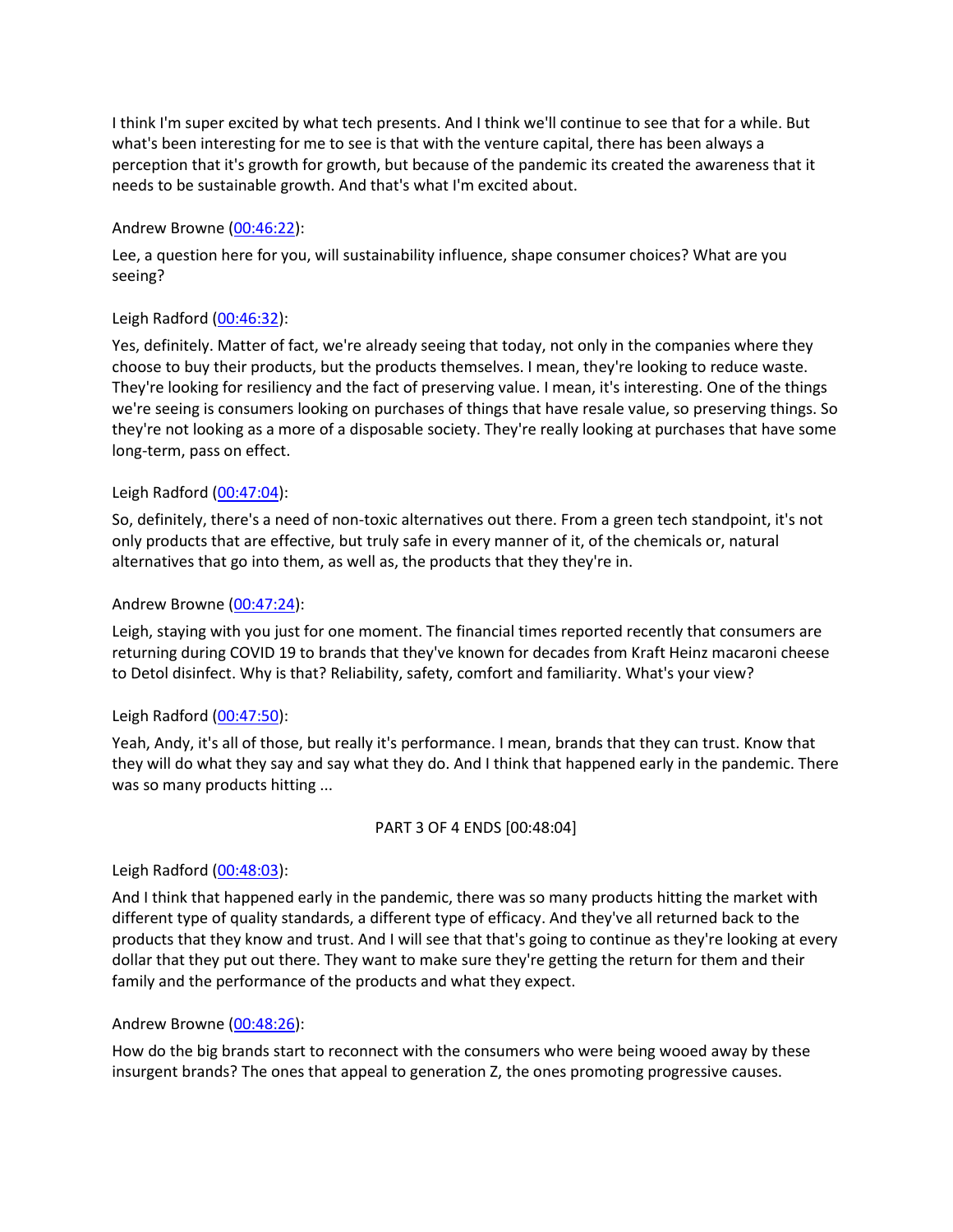## Leigh Radford [\(00:48:43\)](https://www.rev.com/transcript-editor/Edit?token=oS5KlYAu7eKusdr--k_qig_-4Jx2R_7kK8I93gPDqmdYhSLp_E2BZKTAxjafxaSRDbI38qRTDK7t6Ic4zKABau058s4&loadFrom=DocumentDeeplink&ts=2923.02):

Yeah. We believe it's really quite simple. It's continuing to solve the biggest problems for consumers, with superior products that matter. And that's really where we know that if we can deliver the solution better than what else is out there, then they'll keep coming back. And that's how big brands survive is the quality of their performance against the big problems that consumers are asking to be solved.

# Andrew Browne [\(00:49:10\)](https://www.rev.com/transcript-editor/Edit?token=dpXZXtDSRe2xMpq5zfM9zOvaMMRG4dECnTU0L9bTiByzy3oQPOQ5CQyl5BsM21D0buSHhDKGculPobo4rqOeQk1-9sE&loadFrom=DocumentDeeplink&ts=2950.7):

We've got a question, Brian, for you from Laura [Rubin 00:49:18], Who asks, "What impact will the work from home phenomenon have on office properties, office values?" How is this going to play out in the commercial real estate and the real estate sector?

## Brian Elliot [\(00:49:35\)](https://www.rev.com/transcript-editor/Edit?token=BsTUoT_DtyweICh7ihBboPiQNJcHYa-epbbS8Gw5zW4mZxt4jyAGdK515zqWMDYzveDjLuG6-TonEoZrB-OO43Vo_lg&loadFrom=DocumentDeeplink&ts=2975.6):

It's a fantastic question. I'm not a prognosticator on that specifically, but what we are seeing pretty consistently, is that people still need office space. And they still want places to get together. There are disproportionate impacts of all of this. There are people for whom working at home just doesn't work because they're in confined spaces, or they don't have the setup that's necessary for doing it. But by and large, for most people, that flexibility is going to mean they need less office space per square footage. What you're going to end up seeing is commercial real estate, and specifically, what people are going to be moving towards is more what's called activity-based design. So thinking about how you use space on a more flexible basis for project teams, for kickoffs, for ways that people need to get together for training type of programs, and less housing of individual people sitting in cubicles.

## Brian Elliot [\(00:50:29\)](https://www.rev.com/transcript-editor/Edit?token=2RUsuQuYOUZlYK-f7kaFnImE6MG27eCkYXnJnCezQWz7HSorwQibsUy3lExKkf0tFk4wWkmyvFayBa6_5RNNxstXN5A&loadFrom=DocumentDeeplink&ts=3029.44):

So depending on whose content you read... McKinsey had a study that said something like 20% of companies are planning on reducing their square footage. I've seen reports that range pretty widely, but it's also going to be a shift. I'm sitting in San Francisco. I don't expect the San Francisco real estate to bounce back anytime soon. But I do expect places like Tulsa, Oklahoma, are going to see a resurgence as people are looking for an improvement from a lifestyle perspective, and companies are employing people on a more distributed basis. So that leveling out the playing field is going to impact real estate as well as employment.

### Andrew Browne [\(00:51:07\)](https://www.rev.com/transcript-editor/Edit?token=WdMKk1RIjgZ1pDYaDpSre5e80qy8BXJ_GUDj5lQSVGpvZeZwSsU7nzHXzrjvKQUwDK8iEgn_OP_y524zt93JbkfpLXM&loadFrom=DocumentDeeplink&ts=3067.09):

Well, more broadly, Brian, a question here from Mark [Mandel 00:51:10], who's a member of the clergy at Touro in Rhode Island. And Mark asks, "If this is the decade of the home, does that mean that cities are over?"

### Brian Elliot [\(00:51:23\)](https://www.rev.com/transcript-editor/Edit?token=0AMBlz05f1ltLJkECXdCXp8OIMgn3W67mtKvMEDBU3-s-NBXvRX0x84sO4v-wu07lipWyP3NZ59enwpg0GXfnOW-6rw&loadFrom=DocumentDeeplink&ts=3083.29):

I don't think so. I think what you're going to see is people still have a desire, from a social perspective, to be close and proximate, to think about what were all my comments earlier about, like I'd love to go see some theater. There are reasons why cities exist outside of employing people inside of skyscrapers. What you will see is some degree of de-densification. So if you're able to employ people, why make everybody who lives in Connecticut, move into Manhattan five times a week on trains, as opposed to having more distributed locations? So Manhattan will still be a cultural and arts center, and I love New York. And I can't wait to get back. On the other hand figuring out how you shove all of your employees into a skyscraper five days a week, isn't necessary. We've sort of proven it. And so you're going to have this [inaudible 00:52:12] continuum happen of moving people outside of that peak.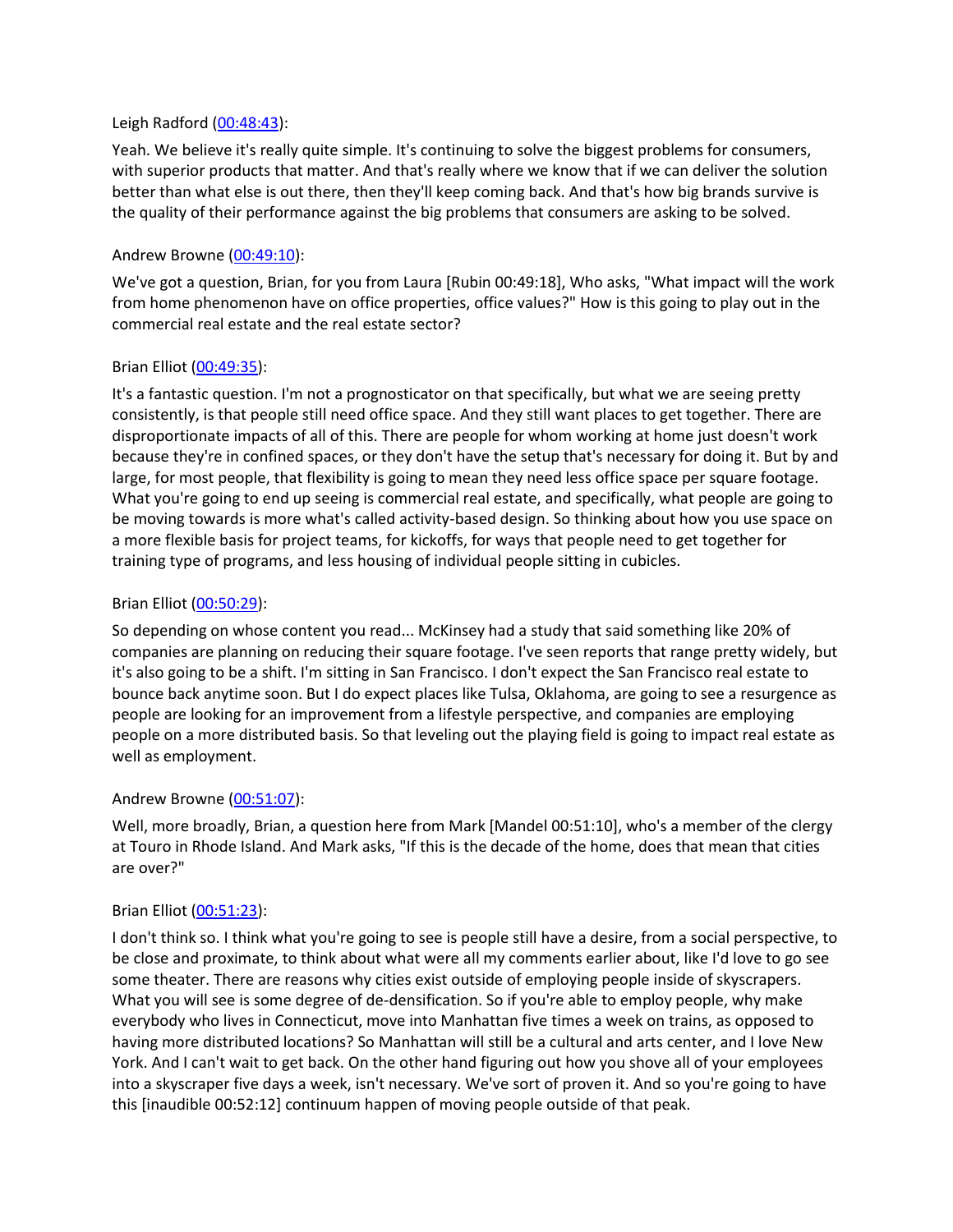## Andrew Browne [\(00:52:18\)](https://www.rev.com/transcript-editor/Edit?token=wzOIkRWpKAeUWXzwpAlEVfSdjYNJgkhS6fU1NtoLhV92EhJCoP5QzsSy3LwhtPIKvHLR7VWf1vTeTj-9LPifUSdBp8g&loadFrom=DocumentDeeplink&ts=3138.41):

Sarah, one for you from [Rating 00:52:21] Lee, who's a pensions and investment professional at PWC in London. Rating asks, "Could you please elaborate more on how the woman business owners have suffered in the pandemic? And what are the opportunities ahead of them in the recovery?

# Sarah Chen [\(00:52:38\)](https://www.rev.com/transcript-editor/Edit?token=6N1H7qoE_rPvBjQexdWopDZbED1CmkyhZyLoz0DQDkfI6WCFaI_J7JRa7sqhBink7O-2_hXGKuvqPGqVctbgKtvK7Qk&loadFrom=DocumentDeeplink&ts=3158.24):

Yeah, thanks for that. We did a report with PitchBook last year, which looked at just the rate of female founders getting funding. And unfortunately, the first three quarters of 2020, funding was down 31%. And this is a lot to do with the fact that in the later stages, I talk about how startups were being reinvested in. Because for venture capitalists it's about making sure your portfolio that you've invested in to begin with, continues to do well and continues to thrive in this time. And unfortunately, that means that it's going to be into the same founders and with all male teams, unfortunately, still getting the majority of funding. This is where we're seeing a little bit of a worrying trend here with the decline, despite out-performance. You've seen, last year part of our report, as well with PitchBook, is that female founders are exited quicker and at high evaluations.

# Sarah Chen [\(00:53:25\)](https://www.rev.com/transcript-editor/Edit?token=zNBJI1sHfd8Jfj_hHbWX2mzfgsY1CZ8P6HALd3jer2trBx-Niv6VjtuXEsbVlXAKlRtZg_VGnkjnsdqXco8I4H5sRvk&loadFrom=DocumentDeeplink&ts=3205.77):

And you know as a private, from an investment standpoint, this is an important metric. So again and again, I think we're seeing a lot of good news. They're outperforming in every metric that's important except for funding. And I think this pandemic is opening our eyes to the fact that we must do more. And it also starts not only from the VC, as I talk about, not only to the VC and the founder level, but at the LP level where you sit at. Right? So working with the endowments, David Swenson came out with a statement that he's putting a timeline on money managers to diversify. And the fact that someone as reputable as him is coming out with this statement, that it's time for us to shift our thinking in how we're investing, because at the end of the day, if the beneficiary is the female founder, we need to look at every capital of stack.

# Sarah Chen [\(00:54:11\)](https://www.rev.com/transcript-editor/Edit?token=FmM7kGNY36j62sMzCsWEjoH41BSJvPL5x3y5B44myHDDl5xp1Wi0chiUg5cRTTLahZI45BtRfIfa-FtR0d-h492ahFk&loadFrom=DocumentDeeplink&ts=3251.24):

And I think this is a huge opportunity. We're seeing women do extremely well and are resilient, despite the buttons of unpaid care that we're seeing with women taking the majority of the responsibilities. They are resilient. And if I quote one of my fund managers, "In the time of COVID-19, which is a black swan event, startups are used to disruption. They thrive on that. And female founders... Because good news, bad news, right? Because we've been underfunded, we've been able to manage our cashflow a lot better, and therefore, come up at the top." So I'm urging investors that are tuning in today to double down on female founders, to think about how you're changing, you're bringing new entrance and new funds into your portfolio, which will ultimately reflect what we need in society to move forward and bounce back.

# Andrew Browne [\(00:55:00\)](https://www.rev.com/transcript-editor/Edit?token=IHPfjl60SND5meb9mMgCGS-xdRD-nSgUlUlB92yybJ4yZto6ME3icnFfRyhrMNbEG5Ds98b6ZssD2isTqB1N7aDuu9Q&loadFrom=DocumentDeeplink&ts=3300.19):

Let's talk about digitization, which obviously is the mega trend coming out of COVID-19. I was very intrigued, Leigh, the other day, when we were talking. You were telling me about a trend in digital cosmetics. How does that work?

# Leigh Radford [\(00:55:17\)](https://www.rev.com/transcript-editor/Edit?token=3l4MbZ56c1VC2ORzYD-PqodYzc1SVmWhY4WEd5_LMSmxn75HY3QT8vZKEWPawCpBgpkBtmeMIufWB-LedbgaD-POyYk&loadFrom=DocumentDeeplink&ts=3317.09):

Yeah. I do believe, as consumer products, as we think about the next advancement, it's going to be enabled by digital and device transformation. One of the products that we just recently launched is a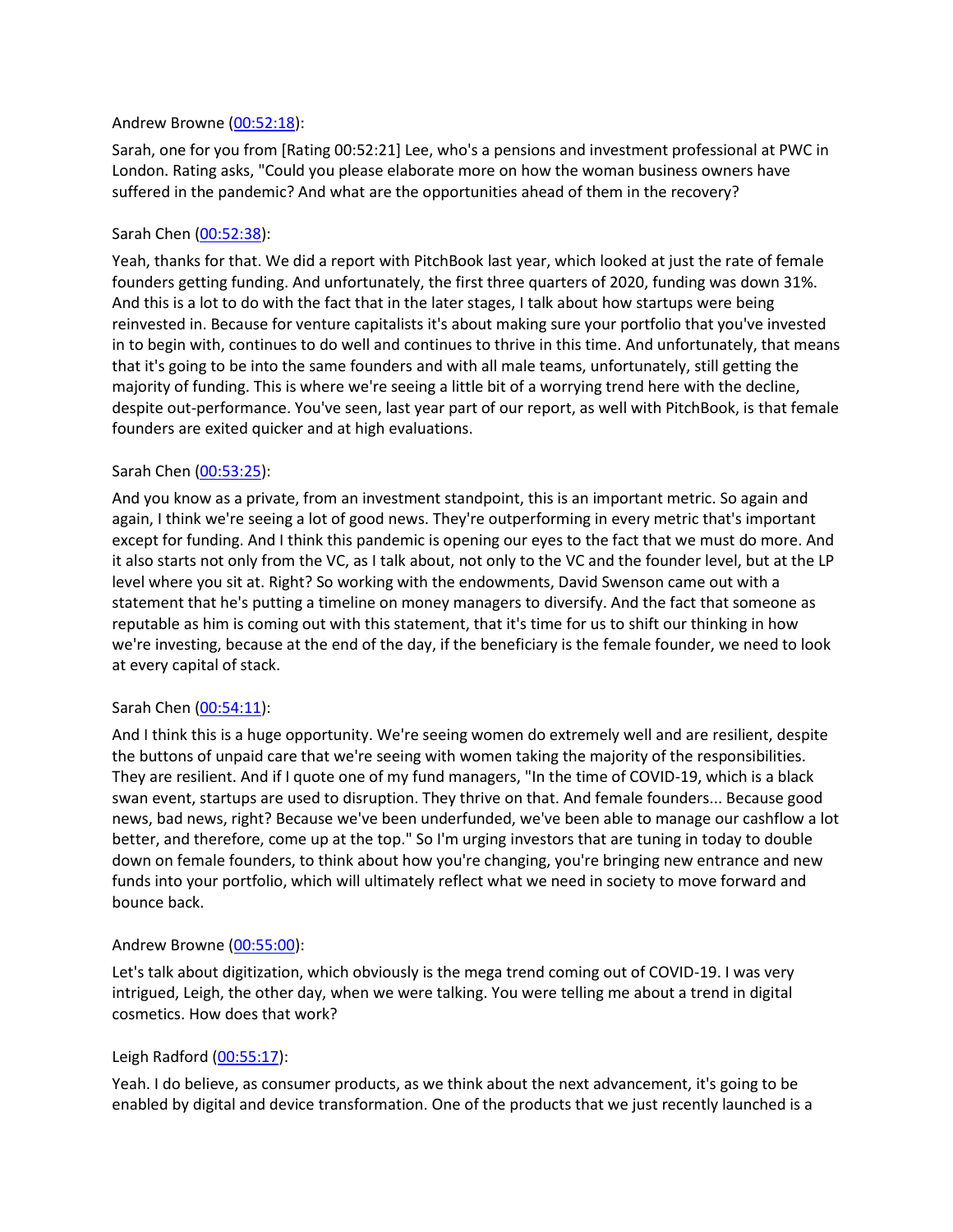product called Opte, which is the first handheld computer, digital skincare. And so it is actually a skincare printer, a camera that reads your skin and the imperfection, and then corrects and deposits both chronic and acute ingredients. And there's nothing else like it. And so we continue to see that's where the breakthrough is going to be across all of our categories, of how do you take digital device and consumer chemistry as a way of getting to that next level of performance for consumers?

# Andrew Browne [\(00:56:02\)](https://www.rev.com/transcript-editor/Edit?token=8fjYkbB6DZbs7R1l__d2MH72ZIuv3tRKg0UVKQCD9CNZCwfutaEhVLwzoaIPrXUUE17fLEKOxDa96DwT6KK3aTdvDd4&loadFrom=DocumentDeeplink&ts=3362.96):

Fred, China of course, was already more advanced than other economies when it comes to e-shopping, e-commerce, fintech. Has that accelerated even faster? As I mentioned, you're a member of the board of Ant financial.

# Fred Hu [\(00:56:19\)](https://www.rev.com/transcript-editor/Edit?token=cWGRn6N8eV-QfdUrV85B52qHma8XEpde6178bwxXvmANum5qdg7k6U7CsVi1HETpGKkBnMBQObAhkbYDDSPiy13niyE&loadFrom=DocumentDeeplink&ts=3379.31):

It certainly has. As I said, not just the e-commerce, and of course mentioned, as [inaudible 00:56:25] continue to soar. But also, online education, online health care, and online [inaudible 00:56:35], in the form of Binance or [inaudible 00:56:38], which has just blockbuster IPO here in Hong Kong. So with all the assessing, consumer that migrate and business migrated to digital pattern forms, that also raise the question of equality and access. So [inaudible 00:56:59], during the pandemic, for example, remote areas, maybe the broadband connectivity wasn't as great, so kids had to have time, had to really quality online learning experience. So as a result of the pandemic recovery, the government has really launched a massive [inaudible 00:57:18] with digital infrastructure, to more digital data centers to handle the explosive data volume to make sure digitalization will continue unabated.

# Andrew Browne [\(00:57:33\)](https://www.rev.com/transcript-editor/Edit?token=4MRYHGCCkt-fUWlmszxxa_p2S2DuPF1bQfE7LK0HMFf_X-FhUdfg0GsLNO9hBZA8sDAgBQgfSnCd6Tiy5eTPQOPi-pk&loadFrom=DocumentDeeplink&ts=3453.74):

And now of course, China is going to adopt a fully digital currency. Is that in any way connected to COVID, or was that going to happen anyway?

# Fred Hu [\(00:57:46\)](https://www.rev.com/transcript-editor/Edit?token=MUH0ET_wWoy4y9H8g9WWnMi56QIfOXsANyFOQm9x1UxXDKe4gOPKLQ98T8MjkMpK4Om16ST3UrkQkoPyS1tPNveygog&loadFrom=DocumentDeeplink&ts=3466.09):

I think the central bank would has had this initiative for a while, but with COVID, with the overall accelerated digitization across the economy, including the financial service sector, I think the central bank has also picked up towards that initiative.

# Andrew Browne [\(00:58:08\)](https://www.rev.com/transcript-editor/Edit?token=HQiH2Qbjt94aN_yN0Jdwd_avM3T_KMA6P64ymxhKP8HqDfaZikUObhwWY43PmN_K_FutbvWRFSj1ZWo2_S7ThFHbgT0&loadFrom=DocumentDeeplink&ts=3488.95):

General question, at the Bloomberg New Economy, we're talking about a new age of discovery. Just as the messenger RNA was a decade in the making, and its application was the very first COVID-19 vaccine. So we're seeing a number of other enabling technologies, including AI, which are ready right now to deliver these breakthrough applications. What do you make of that thesis, and what are you seeing of that in your own work, in your investments, in the companies that you're dealing with? Leigh, do you want to have a go at that?

# Leigh Radford [\(00:58:50\)](https://www.rev.com/transcript-editor/Edit?token=fHlqweIAjqsxp2LmwrY4qwlwBlj9tva807f-jFRFlDN5knkOcF10ZkTTqB7vKObvm8s6w1yW1eEgiee4a9BnId8mzHI&loadFrom=DocumentDeeplink&ts=3530.77):

Yeah. We're seeing it in many different ways of just how knowledge and technology is helping to better the delivery of and benefits for consumers. So we're investing a lot in everything from machine learning to understand repetitive behaviors and understanding. But it will continue to be integrated into almost every industry that's out there.

Andrew Browne [\(00:59:19\)](https://www.rev.com/transcript-editor/Edit?token=h24cESyX1wsJcV2aPYcOvwP2lHeWJfcHRw__ZrAEpDv7FFjQvgU87JXLPjFPigH73GY94ZsrXa2GdDmChQhu_FhRz4w&loadFrom=DocumentDeeplink&ts=3559.57):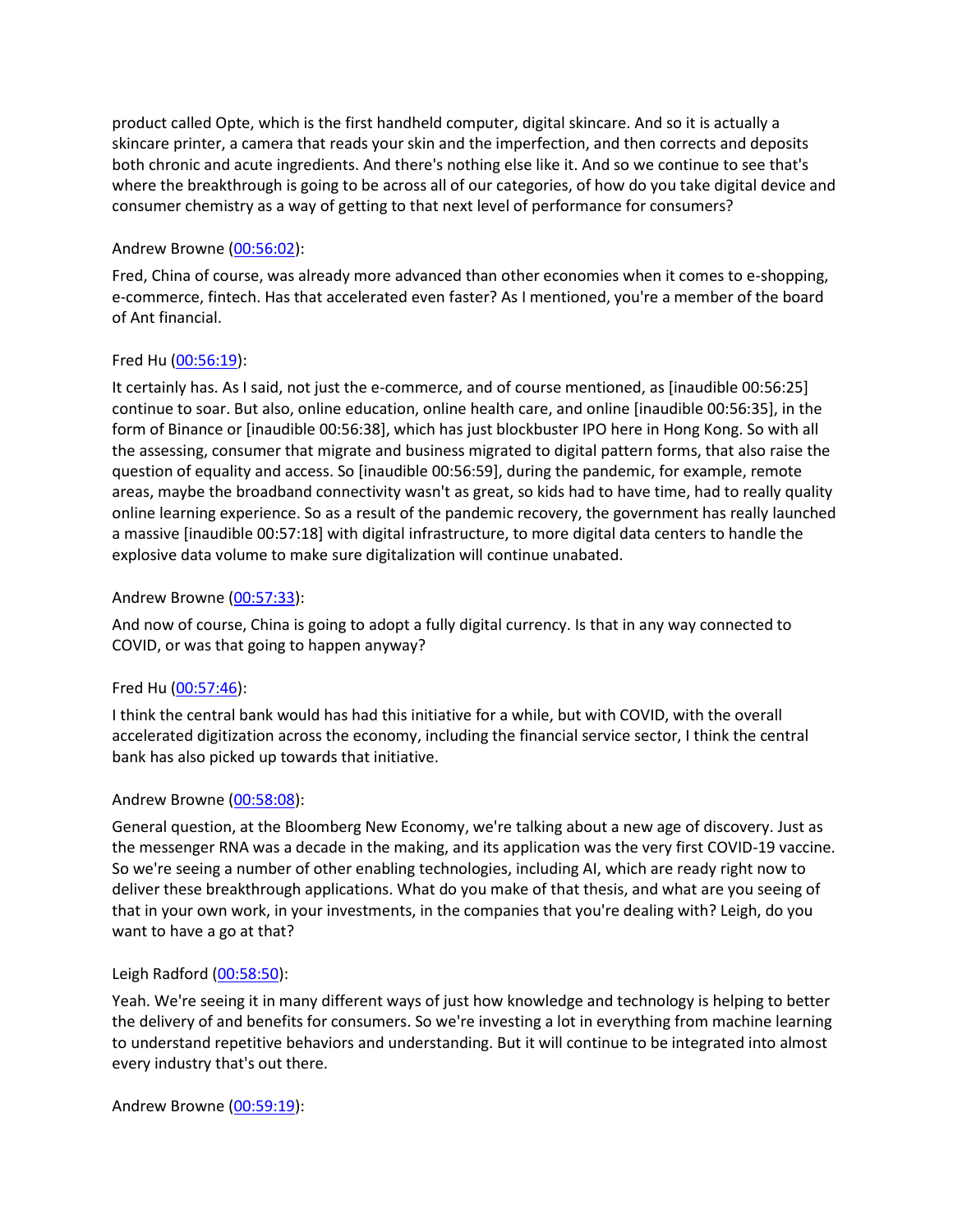## Sarah, what are you seeing?

# Sarah Chen [\(00:59:23\)](https://www.rev.com/transcript-editor/Edit?token=3QF8kijA_g-bqZgKRcBlu8Z63jleuTEM7VCQONDvEgXayOvl5Sj5TeO0v1OIFctPQS68M3HiM87ukMHxd0qNhn24Pk4&loadFrom=DocumentDeeplink&ts=3563.55):

Yeah. I think that's an interesting question. Some of these innovations take time, and to your point of MRNE, I just want to shout out that, that again is a women innovated at the forefront, who had been working hard for so long. And to the point of why invest in women, this is a missed opportunity. Imagine if we didn't have this MRNE, where our world would be. So women are innovating across the board, that is benefiting all of society and not just women alone. And I think, in terms of what we're seeing, which will open up opportunities, when we look at sort of the investments that we see across the board, a lot of it has to do with delivery. A lot of it has to do with how we're reaching the end consumer. And I think the shift of, some of these habits will be here to stay, and it'll be interesting to see. Even one of the things I spoke to you about, Andy, earlier was, the rise of social and community-driven technology. Clubhouse is a recent app that has large and has been all the hype. But what it showed is that in this time of pandemic, where we are so starved for connection as human beings, we're coming together. And technology has enabled that. People are learning Mandarin, Bahasa on Clubhouse app with people around the world. And I think what we're looking towards the future will be exciting, in terms of how we're seeing the different technologies delivering the goods to us and what we, as consumers, will demand for our future.

## Andrew Browne [\(01:00:44\)](https://www.rev.com/transcript-editor/Edit?token=OG1o146mIbt88QNNt26HR23HphyfKxb_8erec9IfOjk1566044idikg1ivBrXTRPNsAcEGM5ahBFKHj2anf7WG-Dp4c&loadFrom=DocumentDeeplink&ts=3644.43):

Brian, what are the big breakthroughs you're looking at in terms of communication technologies?

## Brian Elliot [\(01:00:50\)](https://www.rev.com/transcript-editor/Edit?token=sOc1M3vO6mg4zwyy8Jih0Y_jMlgERGB7wA-MTEPedglipreZpRqOGUSk9_g3VsfIIX5GmbFIHf7LXyiItB6iYawBywg&loadFrom=DocumentDeeplink&ts=3650.9):

So I think from a communication technologies perspective, it's how you help people basically stay connected with one another and work together interdisciplinary. So let me give you an example. If you think about AI, most people think of it as replacing jobs. What, increasingly, we're going to see is augmentation. If you look at what work people are doing now versus a couple of decades ago, it's much more complex. It's much more interdisciplinary. It requires teams that come together and collaborate effectively. What we see, even at Slack, is companies that do robotic process automation, that are supposed to automate entire processes, end up using Slack as the place in which they actually drive notifications. Meaning this needs human interaction. It needs someone to look at it. It needs someone to make a decision. Work, itself, is increasingly complex and interdisciplinary. Artificial intelligence will increasingly be seen as an augmentation, not a replacement of that capability.

### Andrew Browne [\(01:01:48\)](https://www.rev.com/transcript-editor/Edit?token=eLCkKRONhqkeLijlNycjzvPG2yHHAlI95Ig3UJGNr47udJeb1vo6PdKWBvQpMJMUHnX1LPTZcIUR3_mSwlMlLrXDMn8&loadFrom=DocumentDeeplink&ts=3708.76):

Fred, one for you. We're running out of time, but I want to get this one in. It's from Shigeo Katsu, who is the president at Nazarbayev University in Kazakhstan. Shigeo asks, "Assuming a big bounce back happens, how will it affect emerging markets in various regions of the world?"

### Fred Hu [\(01:02:15\)](https://www.rev.com/transcript-editor/Edit?token=_N10v_iimO_Ht9k3sn2MZ8SA03YOpeTYpmulx6Wyre1MDvy9J69UiKGM3FJddLbsNhQ_C5iWe86p1OfCIt6KvUiYsP8&loadFrom=DocumentDeeplink&ts=3735.08):

Well, I do hope the major economies North America, Europe, and China, to have a strong recovery like the world really needed the emerging markets to recover, as well as you expanded the opportunities in trade. And also across the board, the investment. [inaudible 01:02:34] with the island, direct of investment. So I think that to do that, you mentioned markets of countries, have to undertake policy reform to improve the investment in the climate. So to make it more attractive for global capital.